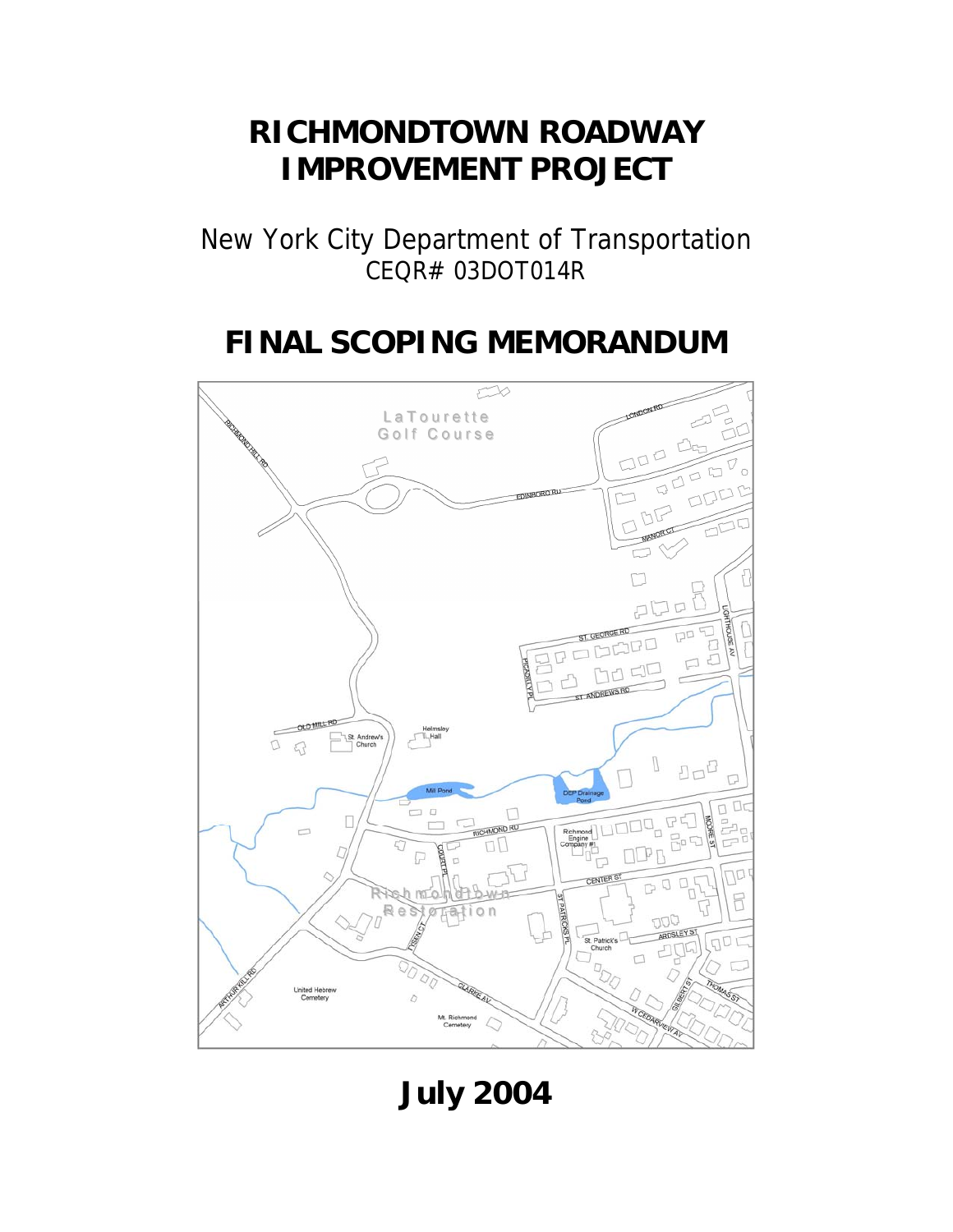# **TABLE OF CONTENTS**

|     |                                                        | <b>PAGE</b> |
|-----|--------------------------------------------------------|-------------|
| А.  | <b>OVERVIEW OF PUBLIC SCOPING PROCESS</b>              | 1           |
| В.  | <b>PROJECT DESCRIPTION</b>                             | 1           |
| 1.  | Project Purpose and Need                               | 1           |
| 2.  | <b>Physical Project Description</b>                    | 3           |
| 3.  | <b>Public Actions Required</b>                         | 10          |
| C.  | <b>DEIS SECTIONS AND TECHNICAL STUDIES</b>             | 11          |
| 1.  | <b>Executive Summary</b>                               | 12          |
| 2.  | <b>Proposed Action</b>                                 | 12          |
| 3.  | Land Use & Zoning Impacts                              | 12          |
| 4.  | Socioeconomic Conditions                               | 12          |
| 5.  | <b>Community Facilities and Services</b>               | 13          |
| 6.  | Open Space and Recreational Facilities                 | 13          |
| 7.  | Shadows                                                | 13          |
| 8.  | <b>Historic and Archaeological Resources</b>           | 13          |
| 9.  | Urban Design/ Visual Character                         | 14          |
| 10. | Neighborhood Character                                 | 15          |
| 11. | <b>Natural Resources</b>                               | 15          |
| 12. | <b>Hazardous Materials</b>                             | 16          |
| 13. | <b>Coastal Zone Policy Analysis</b>                    | 16          |
| 14. | Infrastructure                                         | 17          |
| 15. | Solid Waste                                            | 17          |
| 16. | Energy                                                 | 17          |
| 17. | <b>Traffic and Transportation</b>                      | 17          |
| 18. | <b>Air Quality</b>                                     | 18          |
| 19. | <b>Noise</b>                                           | 18          |
| 20. | <b>Construction Period Impacts</b>                     | 19          |
| 21. | <b>Public Health</b>                                   | 19          |
| 22. | Alternatives                                           | 19          |
| 23. | <b>Mitigation Measures</b>                             | 19          |
| 24. | Growth-Inducing Aspects of Proposed Action             | 19          |
| 25. | Irreversible and Irretrievable Commitment of Resources | 19          |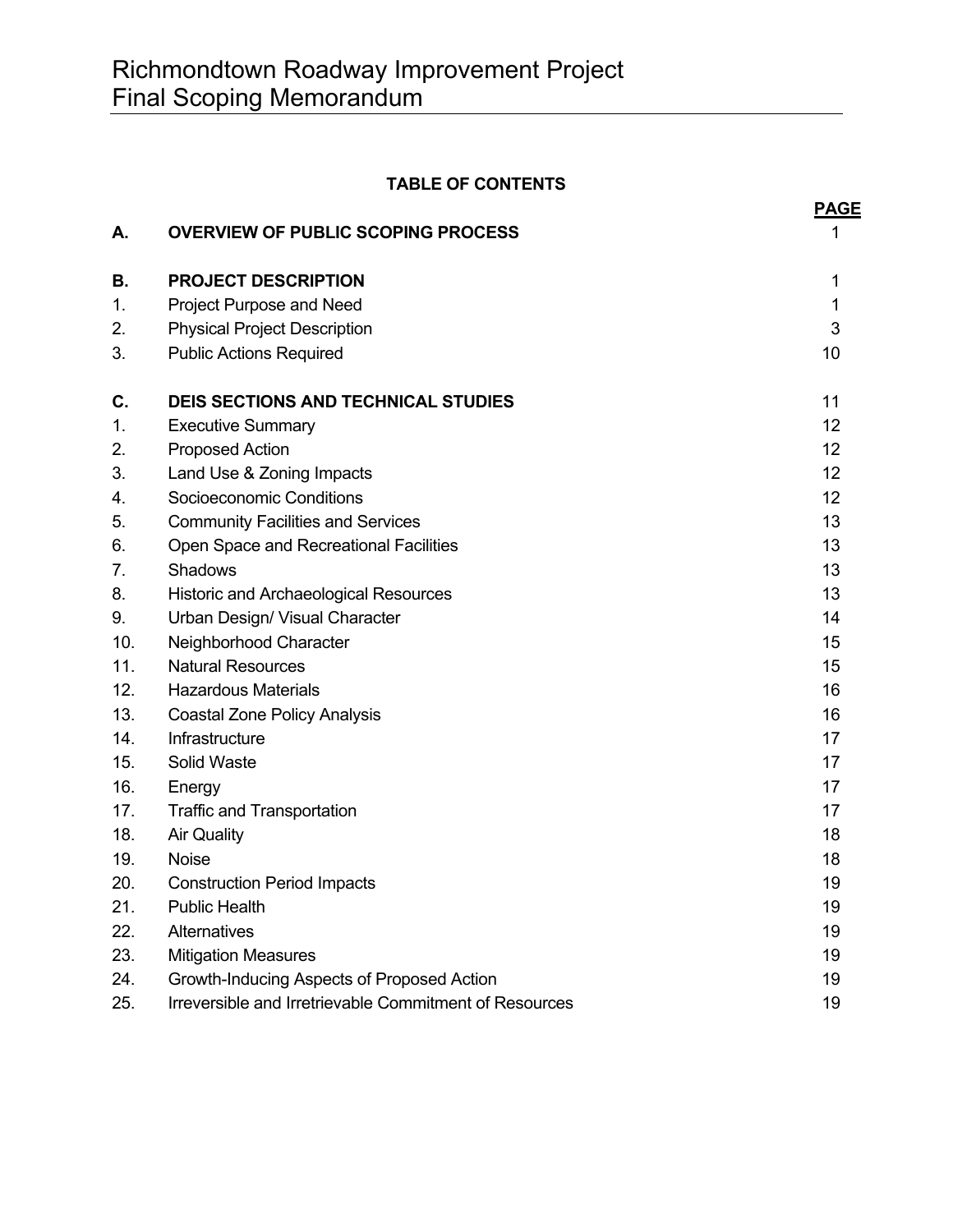# **A. OVERVIEW OF PUBLIC SCOPING PROCESS**

Under Section 5-07 of the New York City Rules of Procedure, the lead agency for any project for which a Draft Environmental Impact Statement (DEIS) is to be prepared must conduct a public scoping process. To start that process, the lead agency (in this instance the New York City Department of Transportation -- NYCDOT) provides a Draft Scoping Memorandum which presents the actions being proposed, all topics to be addressed in the DEIS and the analysis methods to be used, the alternatives to be considered, and the governmental approvals required for the project to proceed.

After this Draft Scoping Memorandum is made available to the public, the lead agency holds a public scoping meeting where the public, community, business and other interest groups, interested and involved agencies and others receive more details regarding the proposed actions and the DEIS process, and have the opportunity to comment on these issues. This public scoping meeting was held on September 17, 2003 from 4 PM to 9 PM at the Church of St. Andrew's in Staten Island. Written and oral comments on the Draft Scoping Memorandum were provided by attendees at that meeting, and subsequently by mail, fax and email, until the meeting record was closed 20 days after the meeting.

Based on the comments received at that meeting and throughout the scoping process, NYCDOT has revised the document where warranted and is issuing this document as a Final Scoping Memorandum.

## **B. PROJECT DESCRIPTION**

# **1. Project Purpose and Need**

NYCDOT proposes to construct a new road network in Richmondtown, Staten Island near the Richmondtown Restoration in order to accomplish the following:

- eliminate unsafe roadway conditions along the Snake Hill Road portion of Richmond Hill Road between LaTourette Park and Richmond Road,
- improve the traffic flow at the Arthur Kill Road intersections with Clarke Avenue and Richmond Road, both of which are heavily congested in the peak traffic periods,
- limit the diversion of traffic onto low-volume residential streets in the community,
- improve pedestrian safety in the vicinity of St. Andrew's Church and within the Richmondtown Restoration, and
- develop improvement concepts that are sensitive to the character of the Richmondtown community.

The location of the proposed project is shown in Figure 1. The DEIS will include details on the design, dimensions and locations of proposed new roadways and related structures under each of the alternatives being considered. Further design information about project elements will be included in the set of drawings included as part of the project's Uniform Land Use Review Process (ULURP) application.

A total of five alternatives will be evaluated in the DEIS: the required No Build alternative and four "Build" alternatives. These are briefly described below and in more detail in Section 2.

• **No Build Alternative**, which would leave both the built roadway system and the official city map unchanged.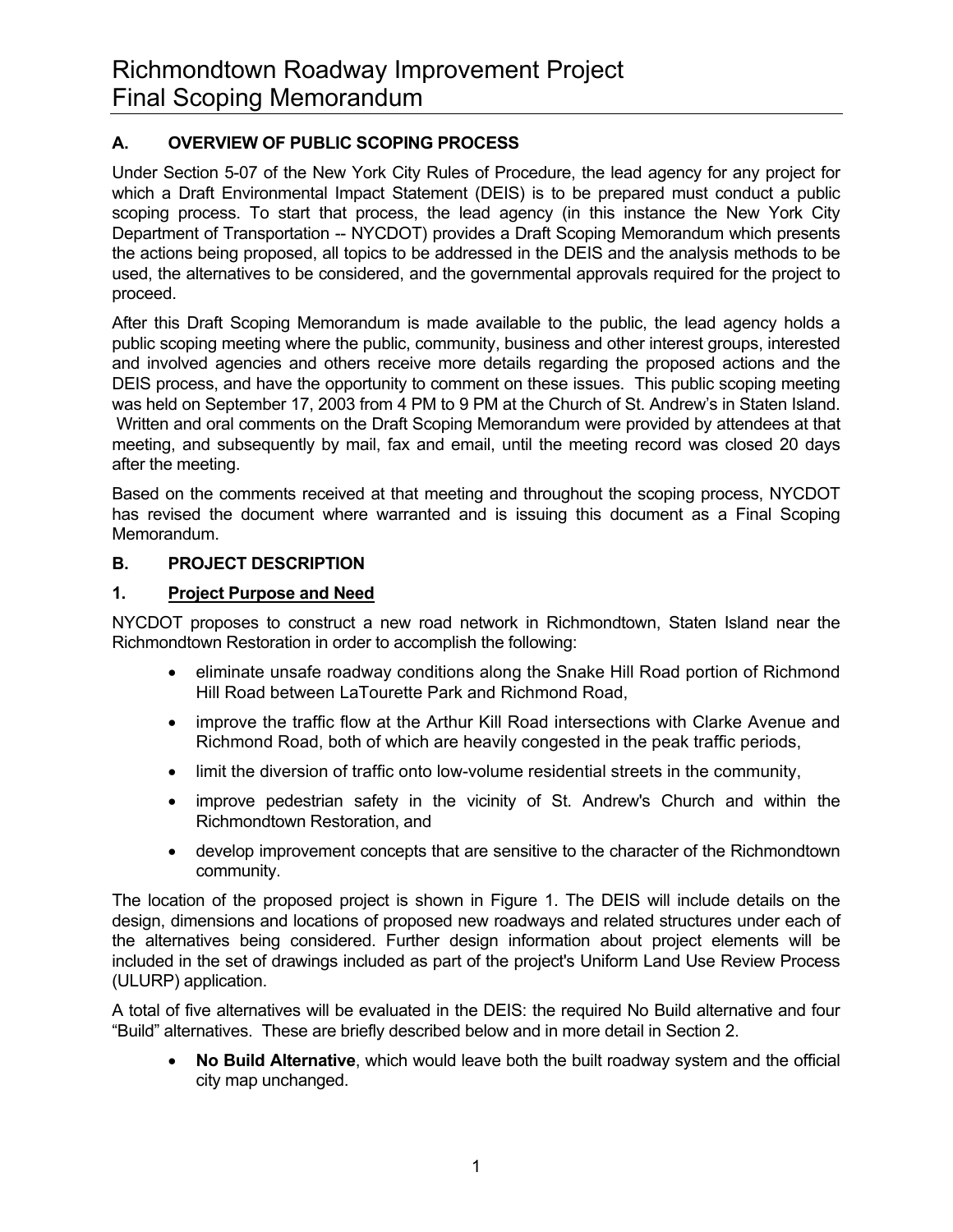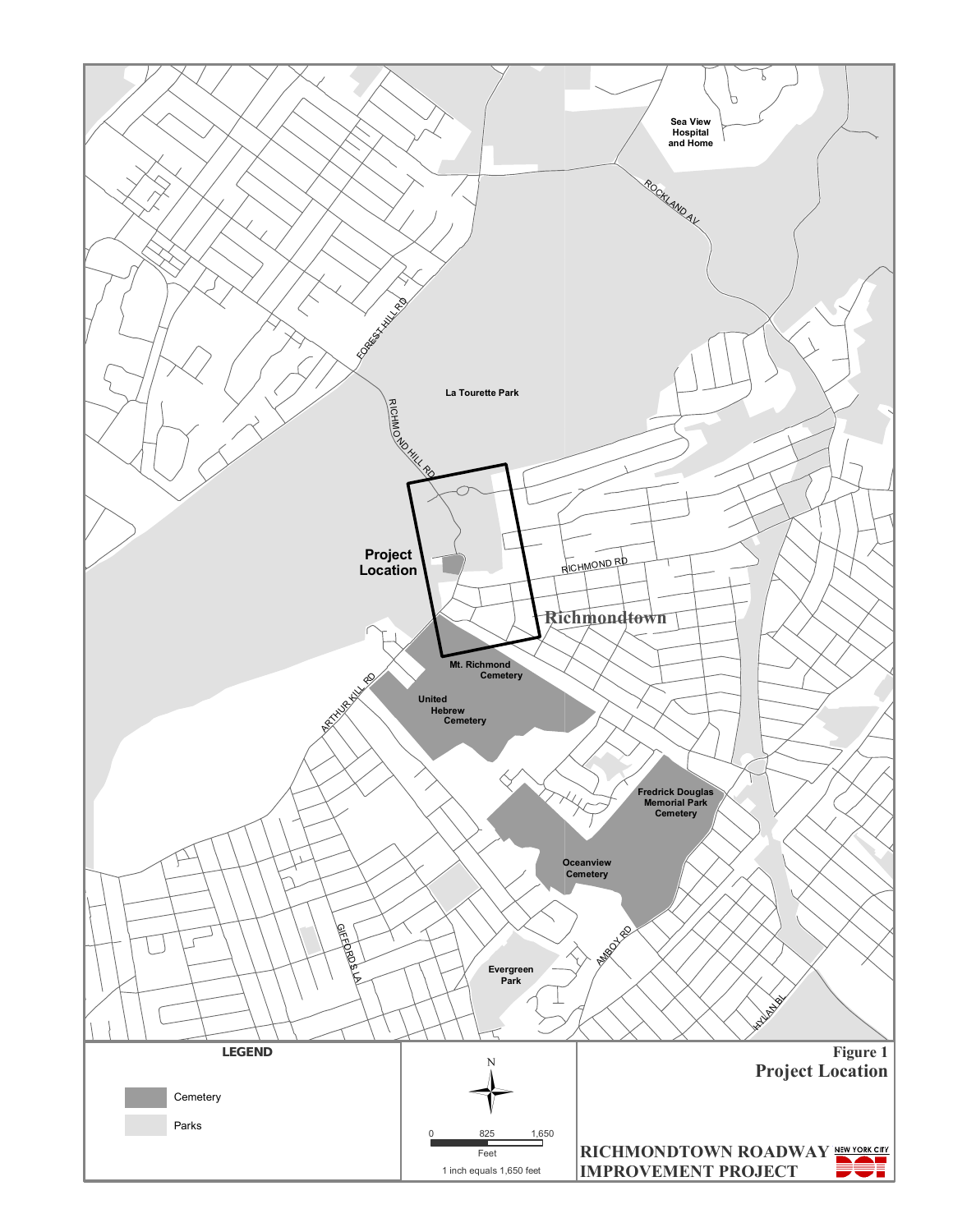- **Alternative 1: Roundabout Alternative** (see Figure 2), which would construct a new roundabout to the east of Helmsley Hall, with connections to Richmond Hill Road, Arthur Kill Road, and Richmond Road, closing Richmond Road between Arthur Kill Road and St. Patrick's Place. This alternative would also improve the Arthur Kill Road intersection with Clarke Avenue, and realign Clarke Avenue between Arthur Kill Road and St. Patrick's Place.
- **Alternative 2: Relocated Snake Hill Road Alternative** (see Figure 3), which like the Roundabout Alternative would include changes to the Snake Hill Road portion of Richmond Hill Road, improvements for pedestrians and motorists at intersections, and modifications to the mapped street system. However, Clarke Avenue between Arthur Kill Road and St. Patrick's Place would not be realigned under this alternative.
- **Alternative 3: Relocated Snake Hill Road-East Alternative** (see Figure 4), which would be identical to Alternative 2, except that Snake Hill Road would be relocated east of St. Andrew's Helmsley Hall. Like Alternative 2, Clarke Avenue between Arthur Kill Road and St. Patrick's Place would not be realigned under this alternative.
- **Alternative 4: Minimum/Maximum Alternative** (see Figure 5), which would have the same improvements within the Richmondtown Restoration area as Alternatives 2 and 3, but would make only incremental changes to the Snake Hill portion of Richmond Hill Road. Like Alternatives 2 and 3, Clarke Avenue between Arthur Kill Road and St. Patrick's Place would not be realigned under this alternative.

In many places the mapped street system in Richmondtown does not appropriately reflect the existing street system. Therefore, for each of the Build alternatives, the mapped street system within the project area would be modified to:

- delete any unbuilt but mapped roadway segments,
- map existing but unmapped streets that will remain,
- map any new or realigned streets constructed as part of the alternative, and
- better reflect the functionality of existing mapped streets (*e.g.* on the map, St. Patrick's Place will be narrowed to reflect its existing built condition).

Specific mapping changes associated with each alternative will be defined during the DEIS process. These changes to the mapped street system would be limited to the immediate project area, where modifications are proposed. Figure 6 shows the existing mapped street system and the limits of mapping actions to be taken as part of this project.

An additional alternative, which would relocate Richmond Hill Road to the west of St. Andrew's Church, was also identified during scoping, but will not be considered as a project alternative in this study. This concept was studied by NYCDOT as part of its Richmondtown roadway studies in the early 1990s and dropped from further consideration due to extensive complications associated with steep grades, wetlands, impacts on La Tourette Golf Course, and difficulties connecting the relocated Richmond Hill Road to the rest of the roadway network.

The DEIS will analyze the potential social, economic and environmental impacts associated with construction and maintenance of each project alternative. Each alternative will be considered to the same level of detail. See Section C for further discussion on the consideration of project alternatives in the DEIS.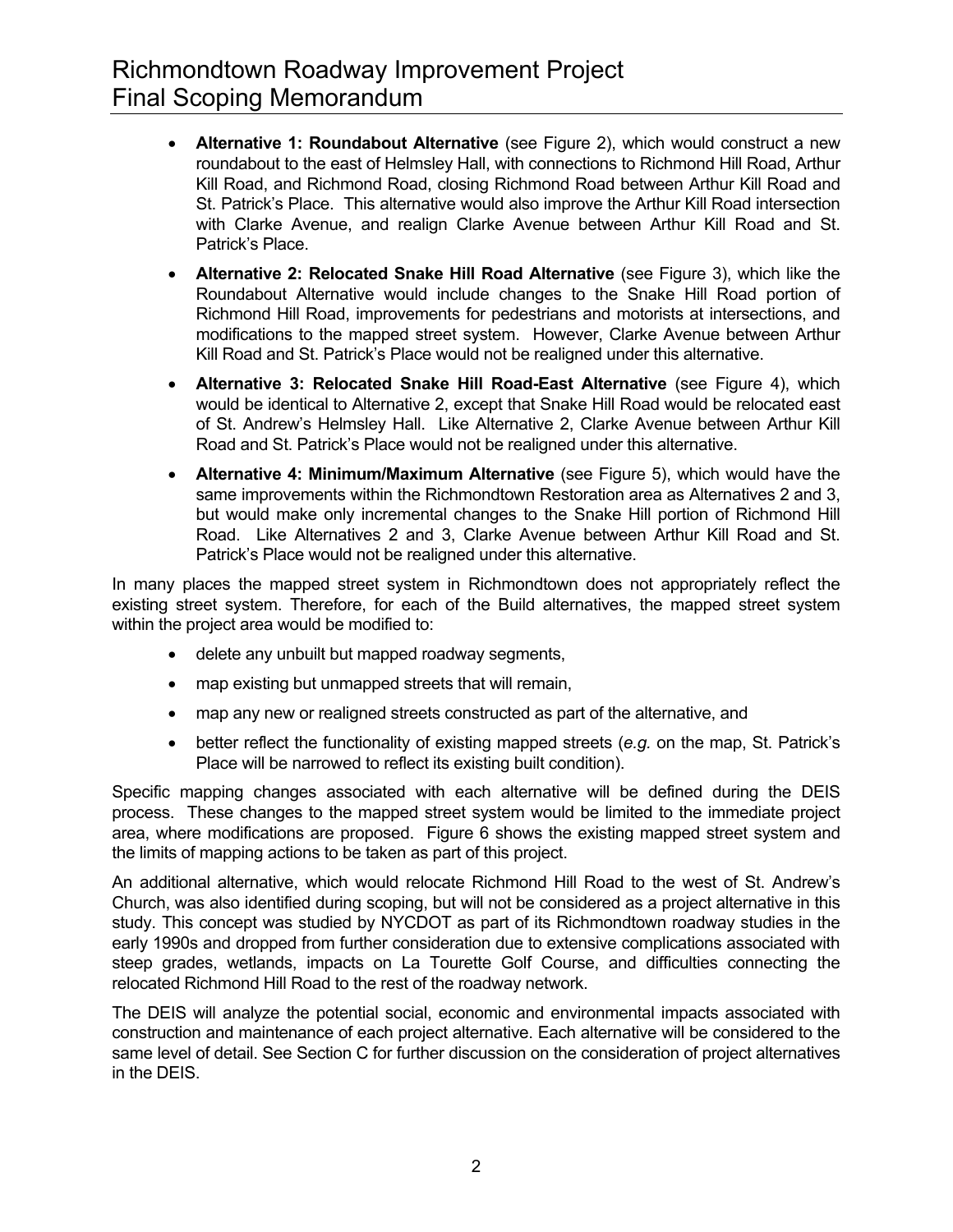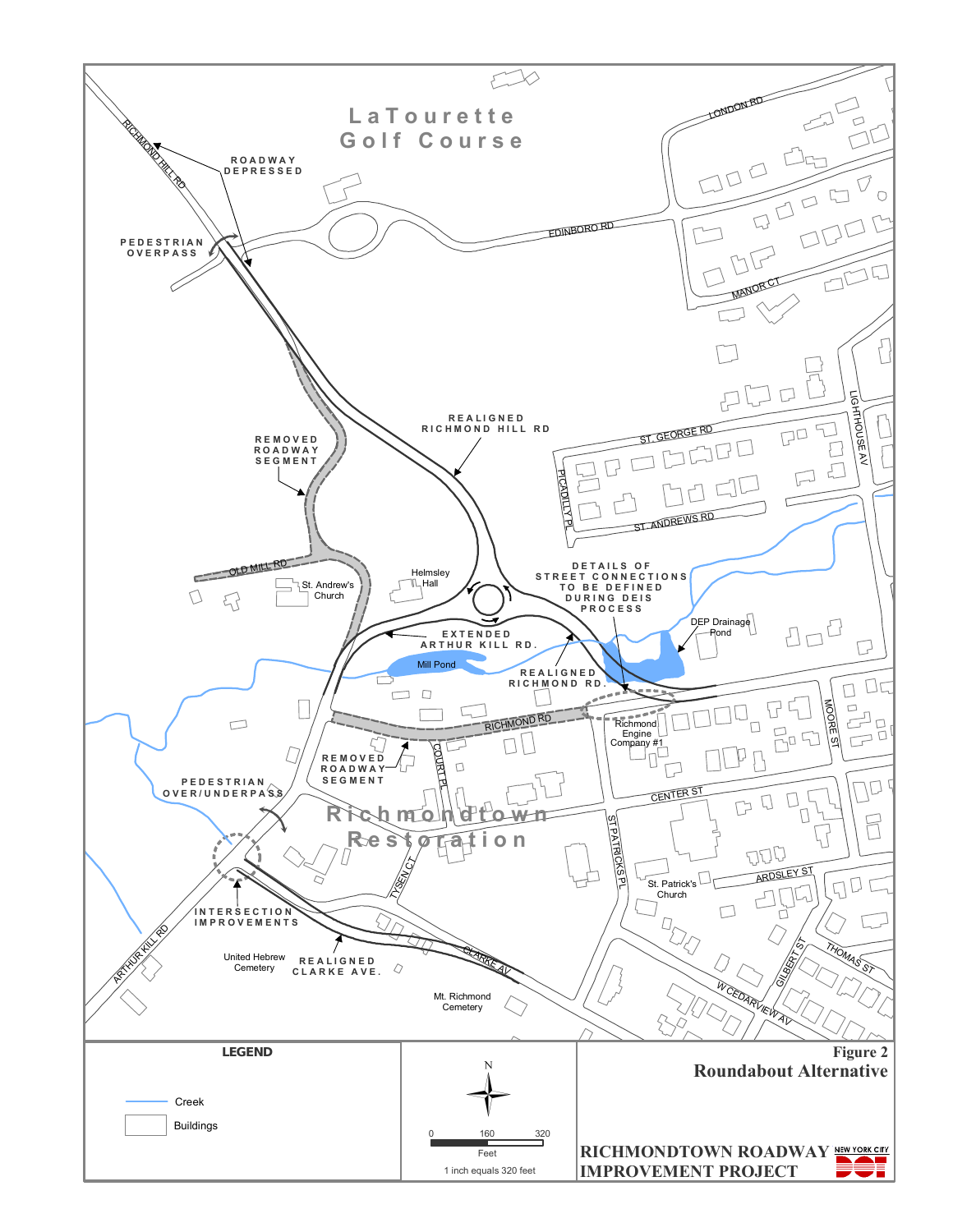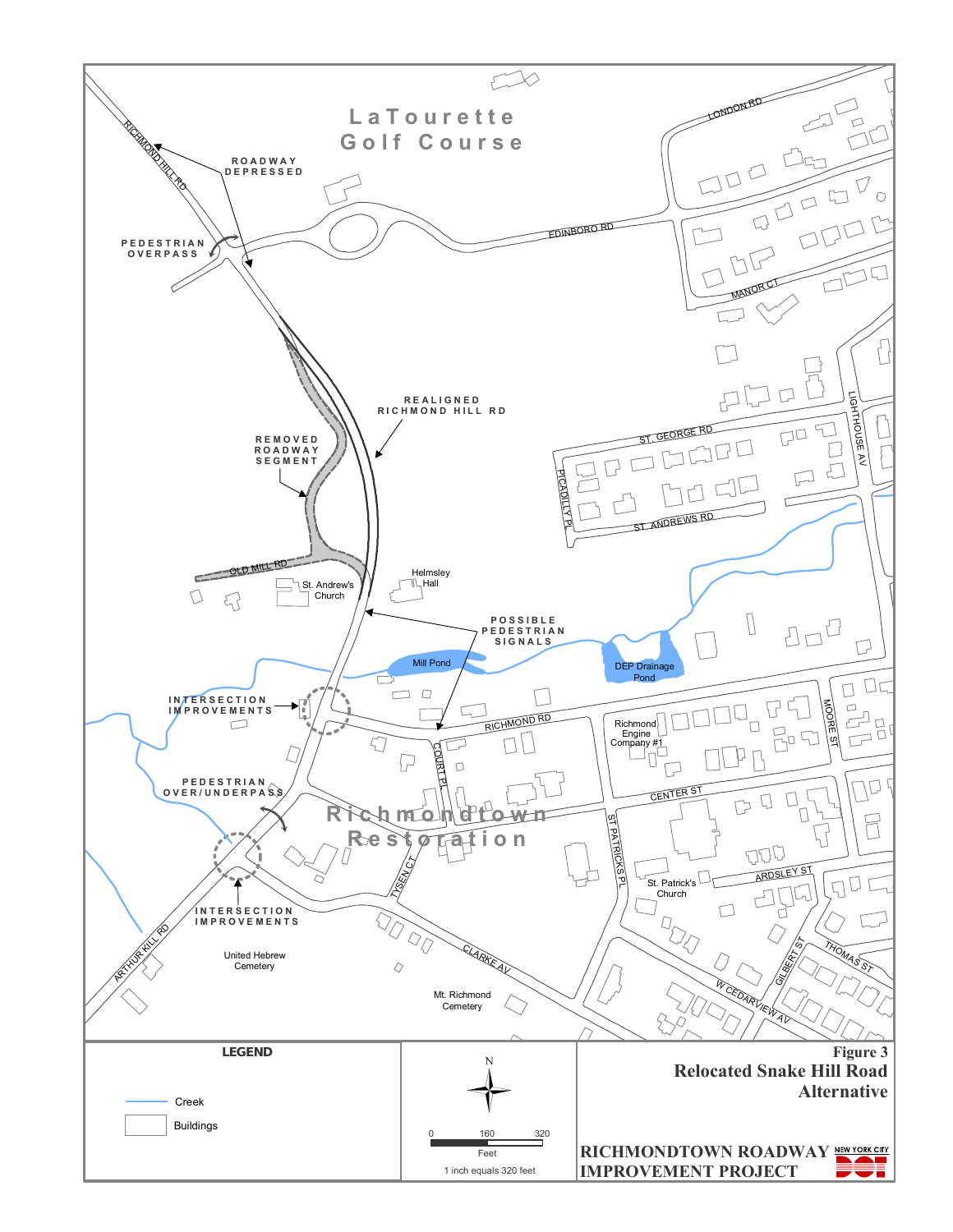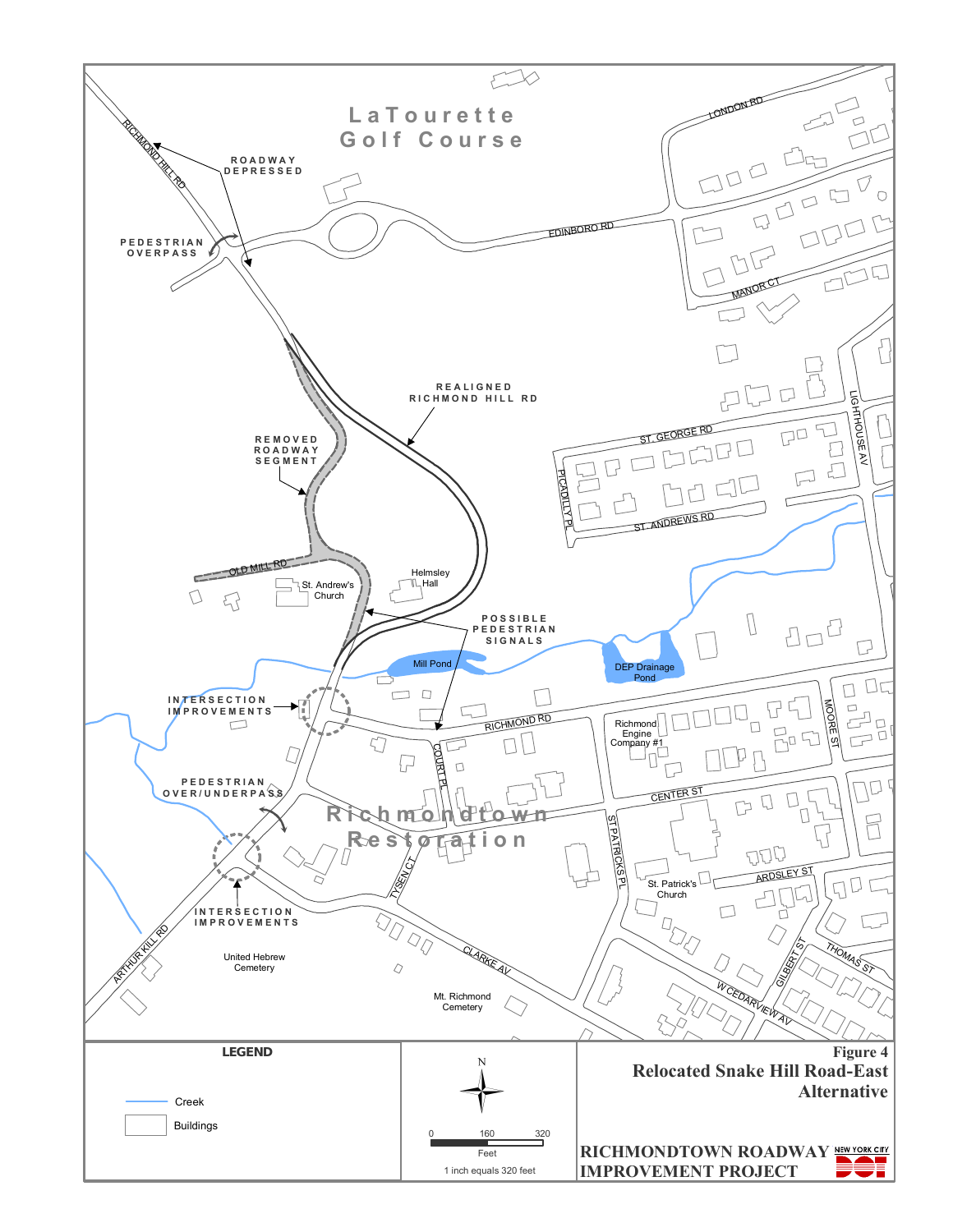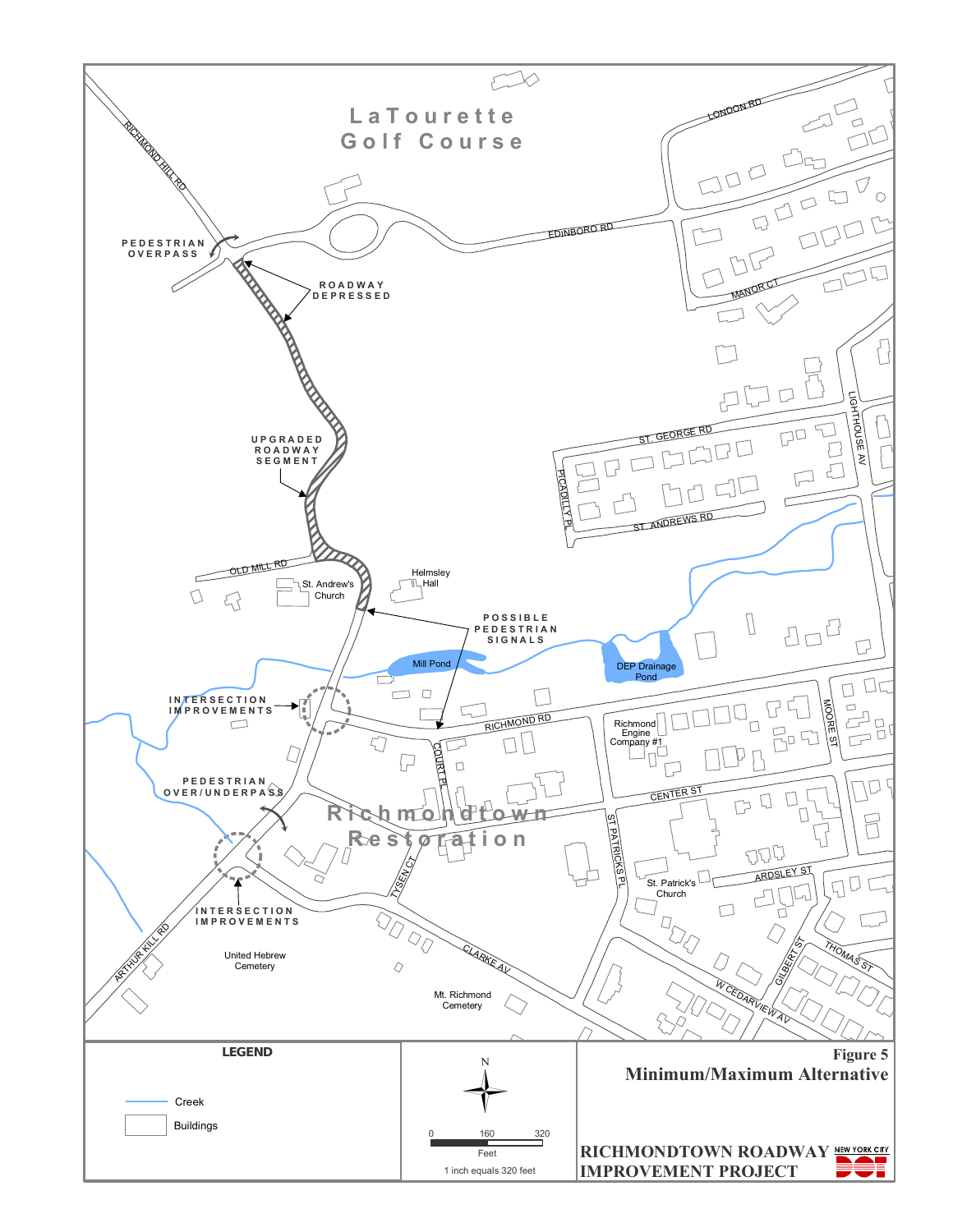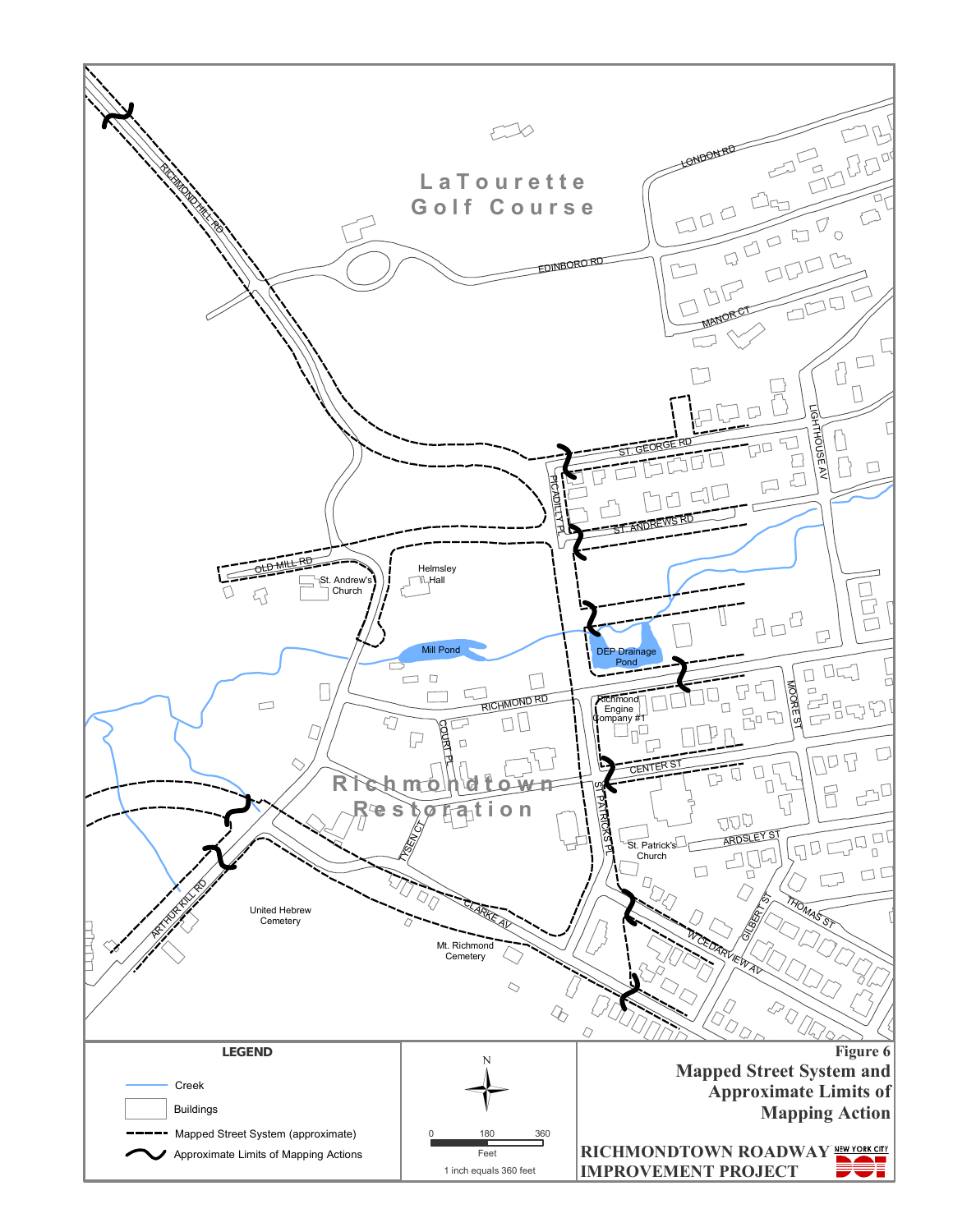# **2. Physical Project Description**

The following is a brief description of each of the alternatives identified during the scoping process to address traffic and safety problems in the Richmondtown area. The manner in which each alternative addresses common elements of the Richmondtown roadway network (e.g., Richmond Hill Road, Arthur Kill Road, key intersections, etc.) is presented for each alternative. The detailed engineering of any proposed changes – e.g.., exact width of travel lanes, the presence and width of shoulders, radii of curves, length of turn lanes, width of sidewalks, etc. -- will be determined during the DEIS planning process.

## **a. No Build Alternative**

The No Build Alternative, required under CEQR regulations, provides a baseline against which other alternatives are compared. As the name implies, this alternative would involve no changes to the existing roadway network in Richmondtown, and would leave the mapped street system unchanged (see Figure 6). This alternative does not, however, preclude NYCDOT from performing regular maintenance or carrying out safety or operational improvements, such as revised signage, traffic signals and similar improvements.

## **b. Alternative 1: Roundabout Alternative**

• **Roadway Improvements:** The alignment and/or operations of the following roadway segments would be changed under the Roundabout Alternative.

• **Richmond Hill Road**. The Roundabout Alternative would replace the Arthur Kill Road - Richmond Road - Richmond Hill Road intersection with a three-legged roundabout that would connect to (1) a straightened and less steep Snake Hill Road segment, (2) a relocated Richmond Road (which would no longer pass through the Richmondtown Restoration), and (3) a relocated Arthur Kill Road-Richmond Hill Rd. (which would no longer pass through the middle of the St. Andrew's Church community). As shown in Figure 2, changes to the existing Richmond Hill Road would begin just north of the La Tourette Golf Course entrance, allowing the roadway to be lowered sufficiently to reduce the grade on the roadway as it heads down toward Richmondtown. The roadway would initially cut diagonally across the hillside before turning south to connect to the proposed roundabout. Like the rest of Richmond Hill Road, this new segment would have two lanes throughout, except at the approach to the roundabout, where it would widen to four lanes (two in each direction) to channelize traffic as it enters and leaves the roundabout. The existing Snake Hill Road segment of Richmond Hill Road would be removed from the local road system. It is likely that this roadway surface would be removed and the area replanted, although the actual treatment of this section would be defined further as the process proceeds. Also to be determined are the details of the connection to St. Andrew's Church and the location and layout of any parking that is displaced by the Arthur Kill Road approach to the roundabout.

• **Arthur Kill Road.** Arthur Kill Road presently ends at the three-way "T" intersection with Richmond Road and Richmond Hill Road. Under the Roundabout Alternative, as shown in Figure 2, Arthur Kill Road would continue north across the Town Bridge, and then turn eastward across the existing parking lot of St. Andrew's Church and connect to the proposed roundabout. This extended section of Arthur Kill Road would be two lanes, although the road would widen to four lanes (two in each direction) where it connects to the roundabout to channelize traffic as it enters and leaves the roundabout.

• **Richmond Road.** Richmond Road presently ends at the three-way "T" intersection with Arthur Kill Road and Richmond Hill Road noted above. Under the Roundabout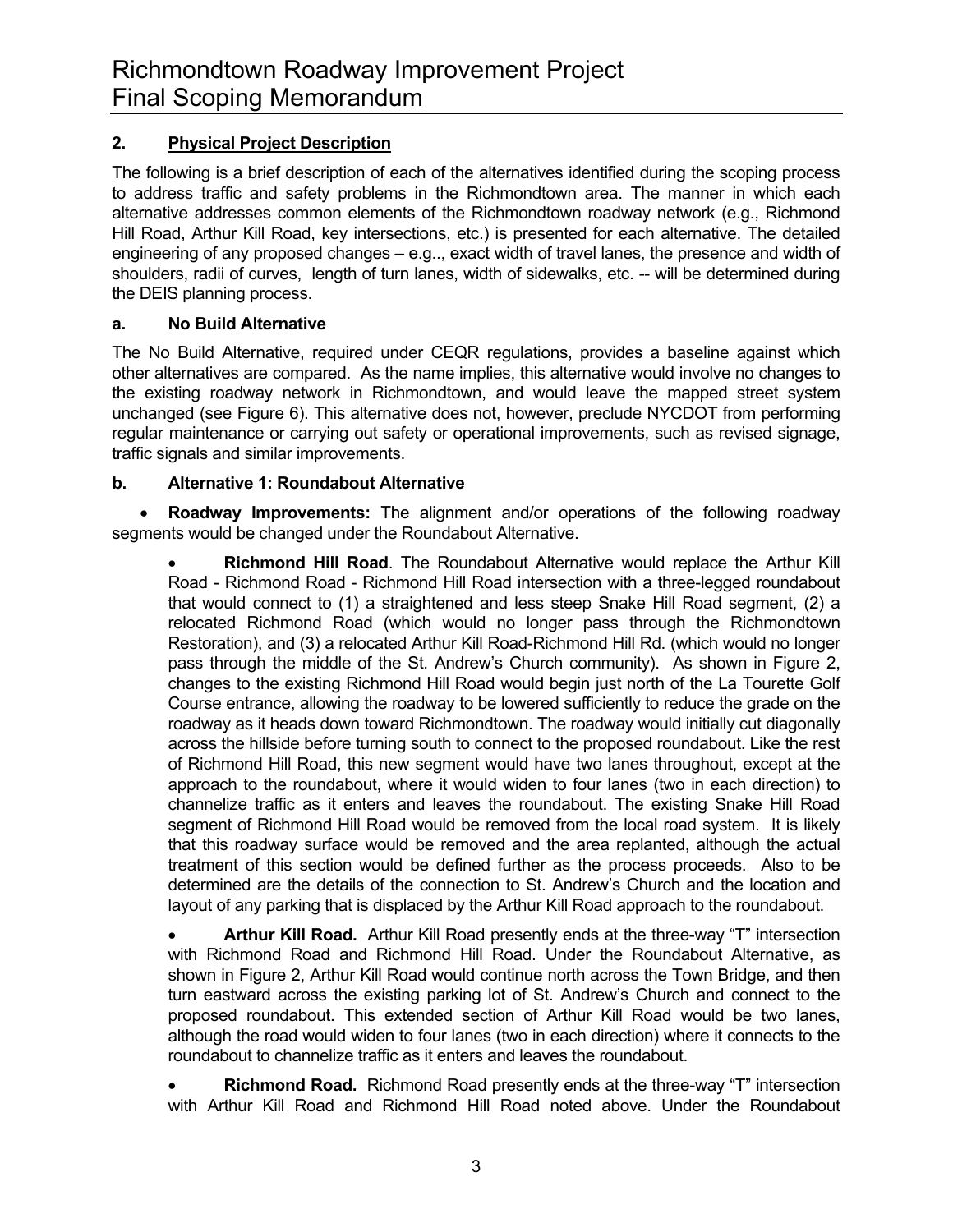Alternative, Richmond Road, east of its present intersection with St. Patrick's Place, would turn northward, extend across Richmond Creek and connect to the proposed roundabout. Like the rest of Richmond Road in this area, this relocated segment would have two lanes throughout, except at the approach to the roundabout, where it would widen to four lanes (two in each direction) to channelize traffic as it enters and leaves the roundabout. The closed portion of Richmond Road between St. Patrick's Place and Arthur Kill Road would no longer carry any traffic. The final treatment of that segment after its closure as a street will be better defined as the project proceeds. Changes to the Richmond Road – St. Patrick's Place intersection are discussed below.

• **Clarke Avenue Approach to Arthur Kill Road.** Under the Roundabout Alternative, Clarke Avenue from Arthur Kill Road to just west of St. Patrick's Place would be realigned to reduce the number of sharp curves and the steep grade in this section.

• **St. Patrick's Place.** Except at its intersection with Richmond Road, no changes are planned to St. Patrick's Place under any project alternative. However, this and all other Build alternatives will include reductions in the mapped width of St. Patrick's Place between Clarke Avenue and Richmond Road to more closely match its present pavement and sidewalk width.

• **Intersection Improvements.** The design and/or operation of the following intersections would be changed under the Roundabout Alternative:

• **Arthur Kill Road - Richmond Road - Richmond Hill Road Intersection.** Under the Roundabout Alternative, with the relocation of Richmond Road west of St. Patrick's Place and the continuation of Arthur Kill Road northward to the proposed roundabout, there would no longer be a traffic intersection at this location.

• **Clarke Avenue – Arthur Kill Road Intersection.** The geometry of this intersection under the Roundabout Alternative would be revised to create an improved, more traditional right-angle "T" intersection, and to shift the Clarke Avenue approach slightly south to create more space between the street and the parking lot at the intersection's northeast corner. . All three intersection approaches would be widened only as needed to allow for full through and turning lanes (where warranted based on the detailed traffic study) and improved turning radii.

• **Richmond Road – St. Patrick's Place Intersection.** Under the Roundabout Alternative, turning Richmond Road north just east of St. Patrick's Place to connect to the proposed roundabout would change traffic operations at this location. The exact nature of the connection between St. Patrick's Place and the relocated Richmond Road will be determined during the DEIS process, in consultation with St. Patrick's Church, Historic Richmondtown and other members of the Community Advisory Committee (CAC), and other interested agencies and organizations.

The lowering of Richmond Hill Road near the entrance to LaTourette Golf Course would significantly change the entrance to the golf course. The geometry and traffic control at this driveway will be evaluated during the DEIS.

• **Pedestrian Circulation and Grade-Separated Crossings.** An improved pedestrian circulation system would be created throughout the project area under the Roundabout Alternative, with sidewalks added to many streets and signalized pedestrian crossings at all intersections. The exact location and design of these sidewalks and associated streetscape elements under these or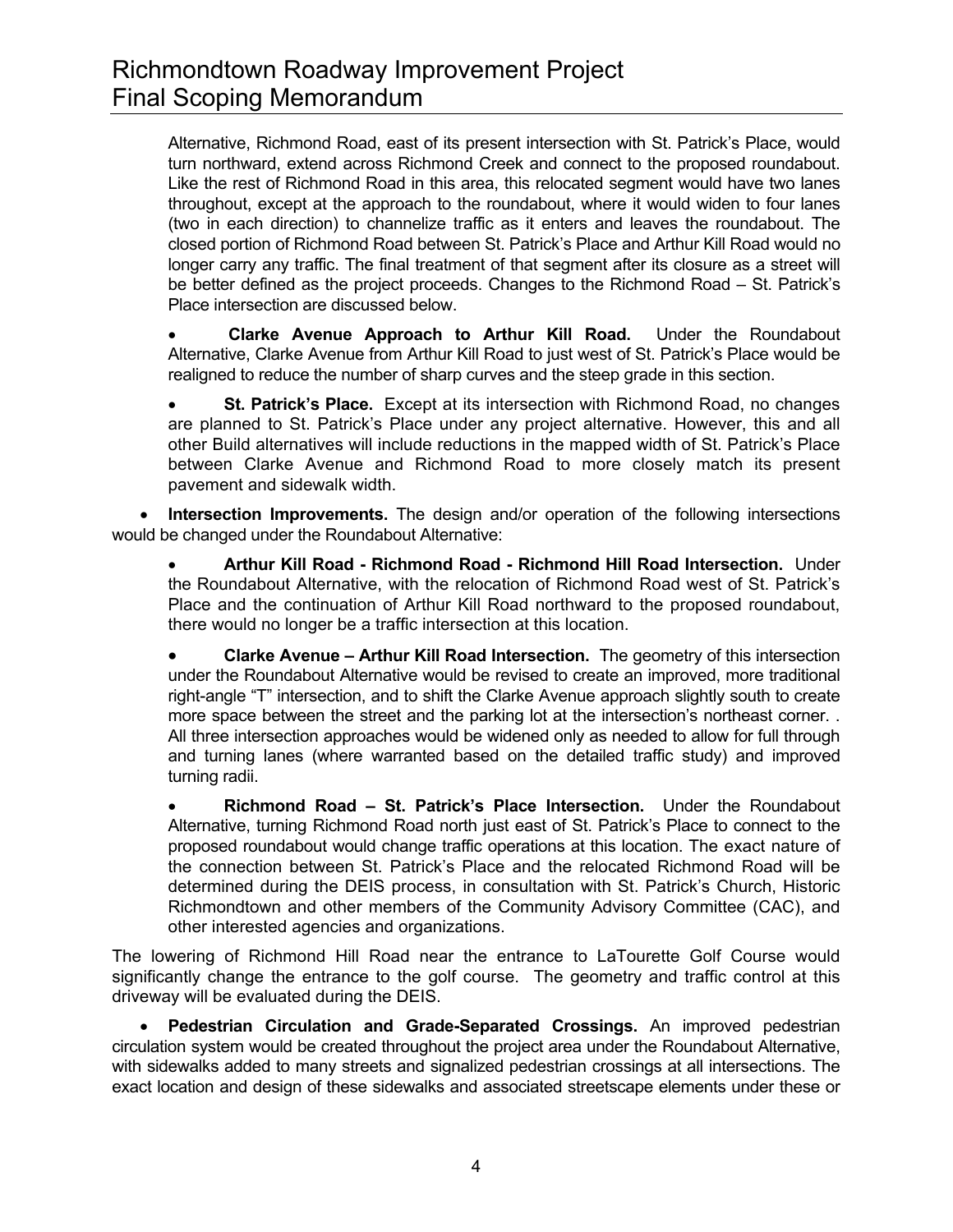any other alternative will be developed further as the project proceeds. The following two gradeseparated pedestrian crossings would also be created under the Roundabout Alternative:

• **La Tourette Park Pedestrian Bridge.** As noted above, Richmond Hill Road would be lowered in the vicinity of the golf course to reduce the grade of the present Snake Hill Road segment. To provide safety for golfers at this key crossing, a pedestrian bridge would be built over the lowered Richmond Hill Road. The exact design of this crossing, and the associated changes to the streetscape of Richmond Hill Road and to the entryway and parking lot area of the golf course will be further developed as the project progresses.

Changes to the profile of Richmond Hill Road near the entrance to LaTourette Park may necessitate changes to the traffic controls at the La Tourette golf course driveway, which is currently controlled only by a stop sign for vehicles entering Richmond Hill Road. The need for, and the design of, any changes at this location will be determined during the DEIS process.

• **Arthur Kill Road Pedestrian Crossing.** To provide greater safety for employees and visitors of Historic Richmondtown as well as to area residents, a grade-separated pedestrian crossing (either a pedestrian bridge or an underpass) would be constructed in the Arthur Kill Road segment between Clarke Avenue and Richmond Road.

## **c. Alternative 2: Relocated Snake Hill Road Alternative**

• **Roadway Improvements:** The alignment and/or operations of the following roadway segments would be changed under the Relocated Snake Hill Road Alternative.

• **Richmond Hill Road.** As shown in Figure 3, changes to the existing Richmond Hill Road would begin just north of the La Tourette Golf Course entrance, allowing the roadway to be lowered sufficiently to reduce the grade on the roadway as it heads down toward Richmondtown. South of the entrance, where the roadway begins its steep descent, the roadway would be realigned to the east to reduce its curvature and grades before connecting back to its present alignment in front of St. Andrew's Church. Like the rest of Richmond Hill Road, this realigned segment would have one lane in each direction. The exact width of these lanes, and of the shoulders on both sides of the roadway, will be determined during the DEIS planning process.

• **Arthur Kill Road.** Arthur Kill Road presently ends at the three-way "T" intersection with Richmond Road and Richmond Hill Road. No changes in its alignment would occur under Alternative 2.

• **Richmond Road.** Richmond Road presently ends at the three-way "T" intersection with Arthur Kill Road and Richmond Hill Road noted above. Under Alternative 2, no changes in the alignment of this roadway would occur.

• **Clarke Avenue Approach to Arthur Kill Road.** Under Alternative 2, the alignment of Clarke Avenue from Arthur Kill Road to just west of St. Patrick's Place would remain unchanged.

• **St. Patrick's Place.** No physical changes to St. Patrick's Place are planned under this alternative. However, this and all other Build alternatives will include reductions in the mapped width of St. Patrick's Place between Clarke Avenue and Richmond Road to more closely match its present pavement and sidewalk width.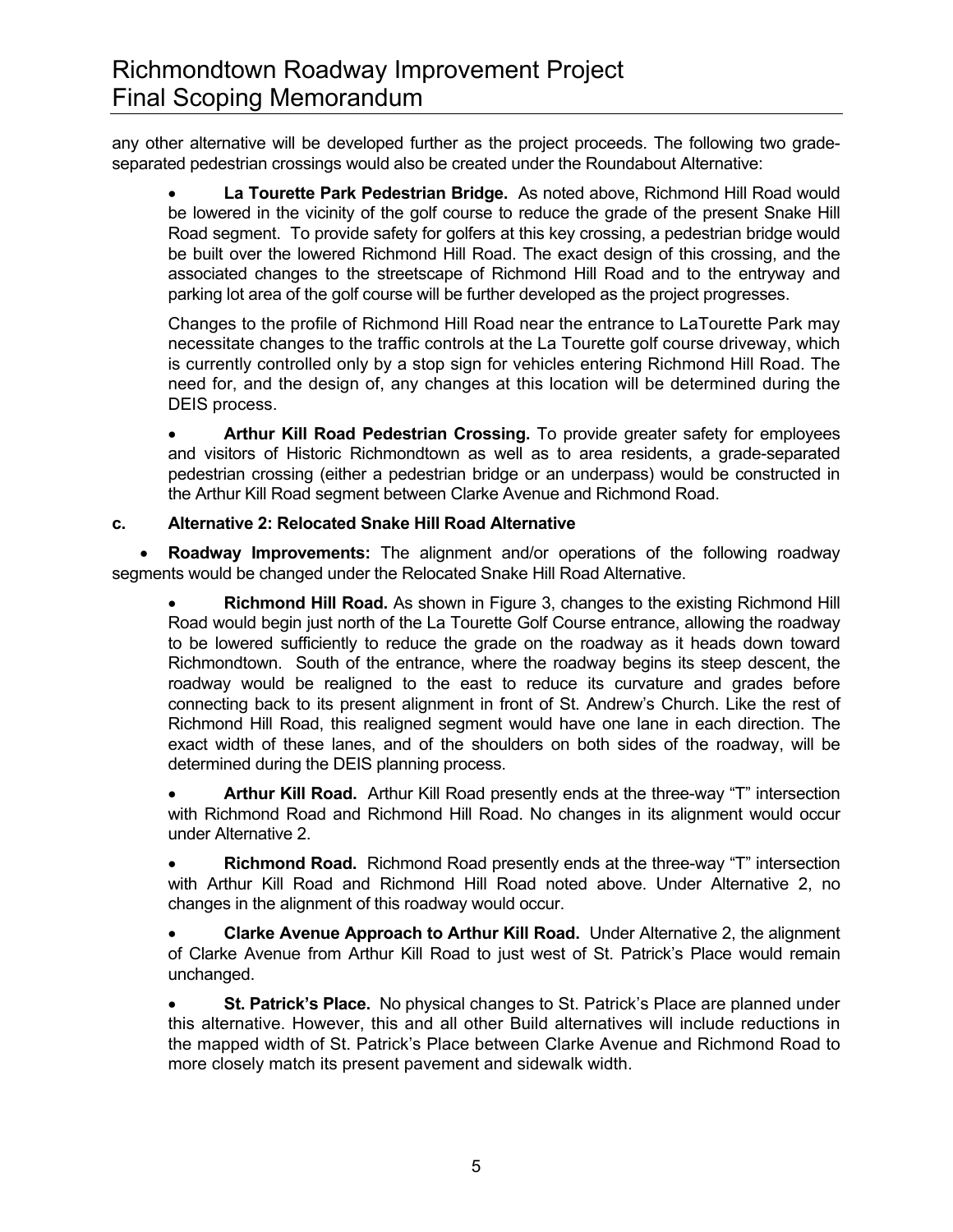• **Intersection Improvements.** The design and/or operation of the following intersections would be changed under this alternative:

• **Arthur Kill Road - Richmond Road - Richmond Hill Road Intersection.** All three intersection approaches would be widened only as needed to allow for full through and turning lanes and improved turning radii. Turning lanes will be installed where warranted, based on the detailed traffic study, and to the extent practicable given physical constraints (*e.g.* the Town Bridge).

• **Clarke Avenue – Arthur Kill Road Intersection.** The geometry of this intersection under this alternative would be revised to create an improved, more traditional right-angle "T" intersection, and to shift the Clarke Avenue approach slightly south to create more space between the street and the parking lot at the intersection's northeast corner. All three intersection approaches would be widened only as needed to allow for full through and turning lanes (where warranted based on the detailed traffic study) and improved turning radii.

• **Richmond Road – St. Patrick's Place Intersection.** No physical changes would occur at this intersection under this alternative.

The lowering of Richmond Hill Road near the entrance to LaTourette Golf Course would significantly change the entrance to the golf course. The geometry and traffic control at this driveway will be evaluated during the DEIS.

• **Pedestrian Circulation and Grade-Separated Crossings.** An improved pedestrian circulation system would be created throughout the project area under this alternative, with sidewalks added to many streets. The exact location and design of these sidewalks and associated streetscape elements under this or any other alternative will be developed further as the project proceeds. Two grade-separated pedestrian crossings would also be created under this alternative:

• **La Tourette Park Golf Cart Crossing.** As noted above, Richmond Hill Road would be lowered in the vicinity of the golf course to reduce the grade of the present Snake Hill Road segment. To provide safety for golfers at this key crossing, a golf cart crossing would be built over the lowered Richmond Hill Road. The exact design of this crossing, and the associated changes to the streetscape of Richmond Hill Road and to the entryway and parking lot area of the golf course will be further developed as the project progresses.

Changes to the profile of Richmond Hill Road near the entrance to LaTourette Park may necessitate changes to the traffic controls at the La Tourette golf course driveway, which is currently controlled only by a stop sign for vehicles entering Richmond Hill Road. The need for, and the design of, any changes at this location will be determined during the DEIS process.

• **Arthur Kill Road Pedestrian Crossing.** To provide greater safety for employees and visitors of Historic Richmondtown as well as to area residents, a grade-separated pedestrian crossing would be constructed in the Arthur Kill Road segment between Clarke Avenue and Richmond Road.

Manually-operated signalized pedestrian crossings on Richmond Road near Court Place and on Richmond Hill Road in front of St. Andrew's Church are also proposed under this alternative. Sidewalks on one or both sides of Richmond Hill Road between Richmond Road and St. Andrew's Church are also being considered. Further information about the type and location of the pedestrian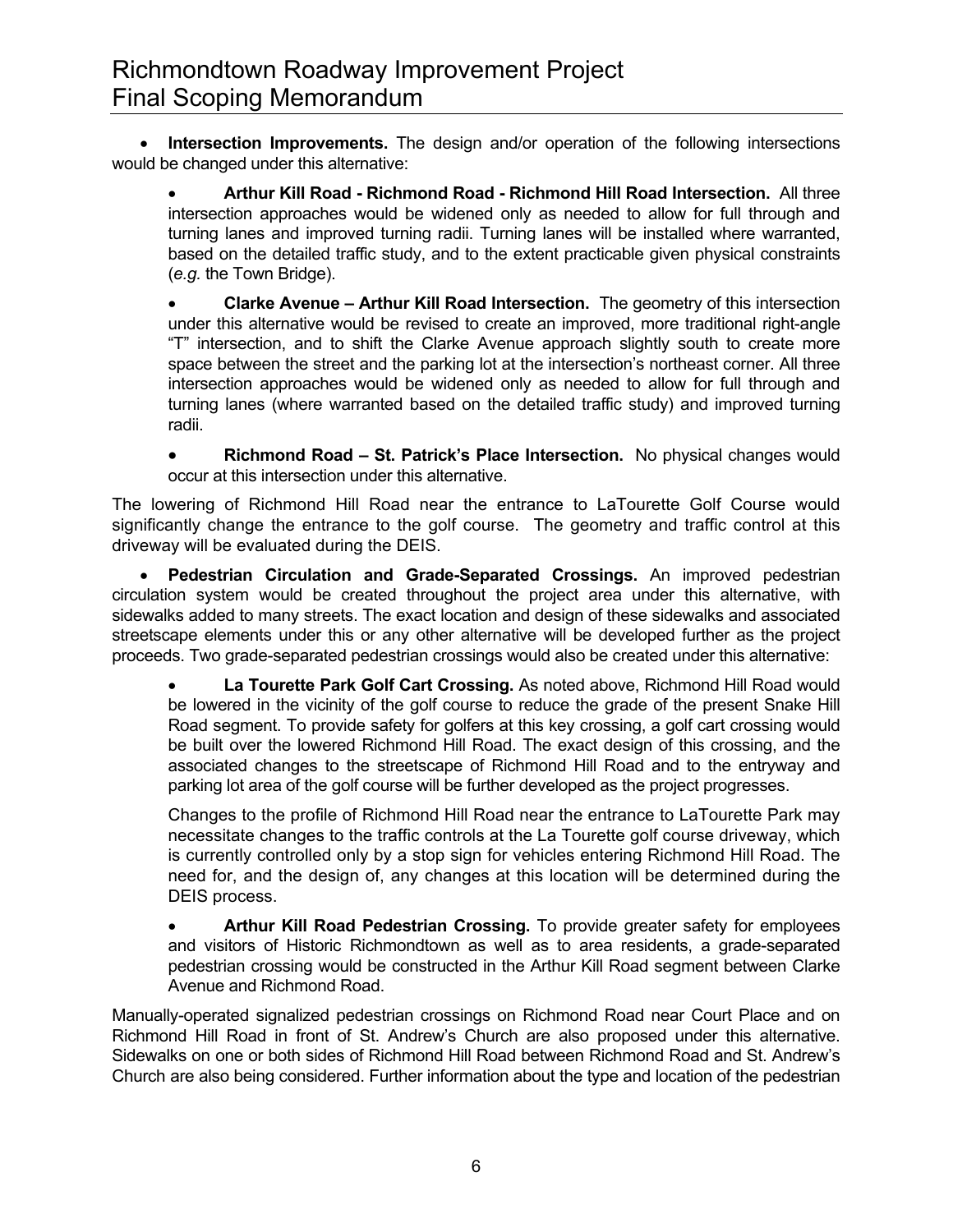improvements under this alternative and the feasibility of the proposed pedestrian controls will be defined during the DEIS planning process.

## **d. Alternative 3: Relocated Snake Hill Road-East Alternative**

• **Roadway Improvements:** The alignment and/or operations of the following roadway segments would be changed under the Relocated Snake Hill Road-East Alternative.

• **Richmond Hill Road.** As shown in Figure 4, changes to the existing Richmond Hill Road would begin just north of the La Tourette Golf Course entrance, allowing the roadway to be lowered sufficiently to reduce the grade on the roadway as it heads down toward Richmondtown. South of the entrance, where the roadway begins its steep descent, the roadway would be realigned to the east to reduce its curvature and grades. However, unlike Alternative 2, under this alternative Richmond Hill Road would extend to the east of and behind St. Andrew's Helmsley Hall, and then would turn back westward and extend through the St. Andrew's parking lot before connecting back to Richmond Hill Road just north of the Town Bridge near its intersection with Richmond Road. Like the rest of Richmond Hill Road, this realigned segment would have one lane in each direction. The exact width of these lanes, and of the shoulders on both sides of the roadway, will be determined during the DEIS planning process. Also to be determined are the details of the connection to St. Andrew's Church and the location and layout of any parking that is displaced by the relocated Richmond Hill Road.

• **Arthur Kill Road.** Arthur Kill Road presently ends at the three-way "T" intersection with Richmond Road and Richmond Hill Road. No changes in its alignment would occur under Alternative 3.

• **Richmond Road.** Richmond Road presently ends at the three-way "T" intersection with Arthur Kill Road and Richmond Hill Road. Alternative 3 would not change the alignment of this roadway.

• **Clarke Avenue Approach to Arthur Kill Road.** Under Alternative 3, the alignment of Clarke Avenue from Arthur Kill Road to just west of St. Patrick's Place would remain unchanged.

• **St. Patrick's Place.** No physical changes are planned to St. Patrick's Place under this alternative. However, this and all other Build alternatives will include reductions in the mapped width of St. Patrick's Place between Clarke Avenue and Richmond Road to more closely match its present pavement and sidewalk width.

• **Intersection Improvements.** The design and/or operation of the following intersections would be changed under this alternative:

• **Arthur Kill Road - Richmond Road - Richmond Hill Road Intersection.** All three intersection approaches would be widened only as needed to allow for full through and turning lanes and improve turning radii. Turning lanes will be installed where warranted, based on the detailed traffic study, and to the extent practicable given physical constraints (*e.g.* the Town Bridge).

• **Clarke Avenue – Arthur Kill Road Intersection.** The geometry of this intersection under this alternative would be revised to create an improved, more traditional right-angle "T" intersection, and to shift the Clarke Avenue approach slightly south to create more space between the street and the parking lot at the intersection's northeast corner. All three intersection approaches would be widened only as needed to allow for full through and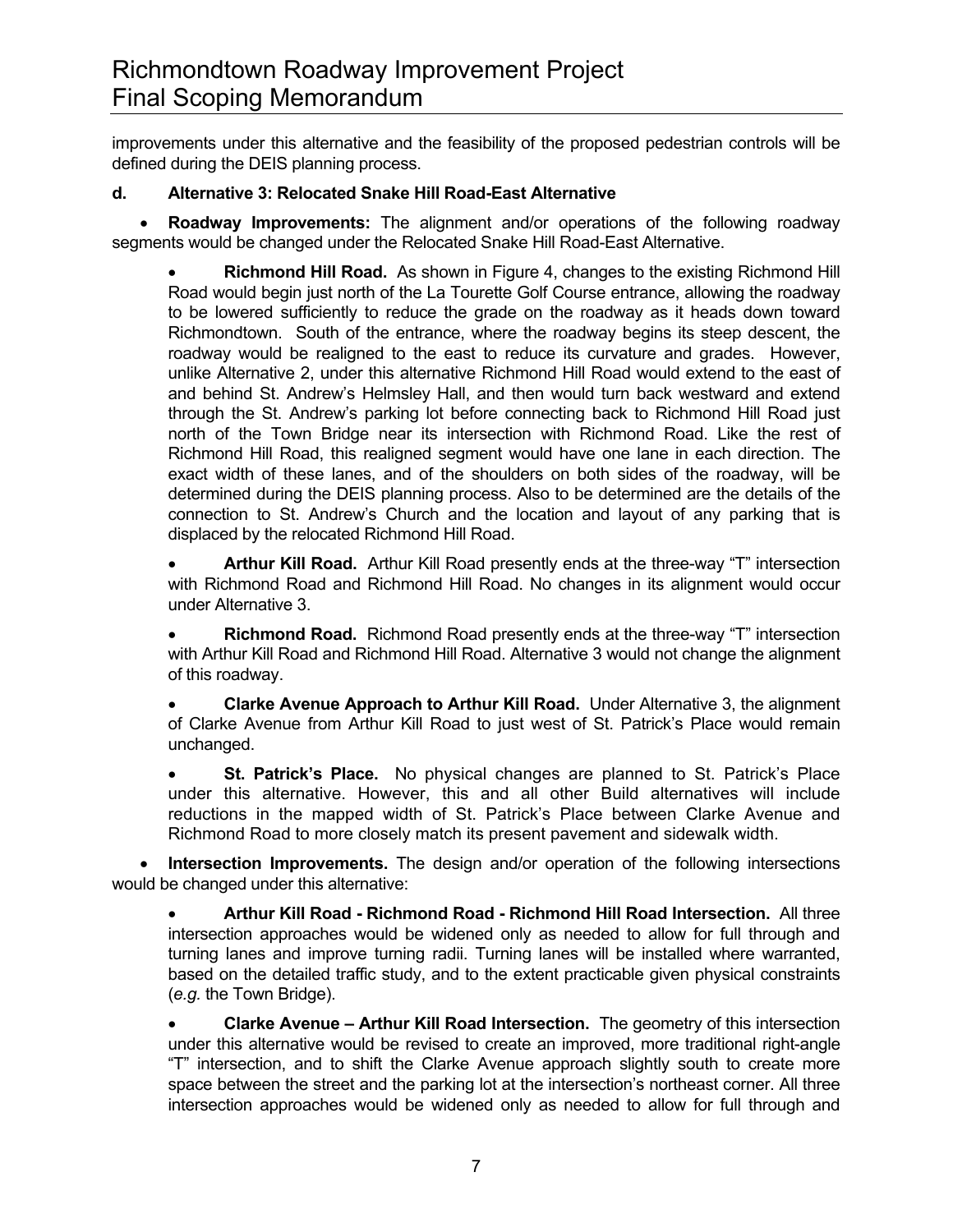turning lanes (where warranted based on the detailed traffic study) and improved turning radii.

• **Richmond Road – St. Patrick's Place Intersection.** No physical changes would occur at this intersection under this alternative.

The lowering of Richmond Hill Road near the entrance to LaTourette Golf Course would significantly change the entrance to the golf course. The geometry and traffic control at this driveway will be evaluated during the DEIS.

• **Pedestrian Circulation and Grade-Separated Crossings.** An improved pedestrian circulation system would be created throughout the project area under this alternative, with sidewalks added to many streets. The exact location and design of these sidewalks and associated streetscape elements under this or any other alternative will be developed further as the project proceeds. Two grade-separated pedestrian crossings would also be created under this alternative:

• **La Tourette Golf Cart Crossing.** As noted above, Richmond Hill Road would be lowered in the vicinity of the golf course to reduce the grade of the present Snake Hill Road segment. To provide safety for golfers at this key crossing, some type of golf cart crossing would be built over the lowered Richmond Hill Road. The exact design of this crossing, and the associated changes to the streetscape of Richmond Hill Road and to the entryway and parking lot area of the golf course, will be further developed as the project progresses.

Changes to the profile of Richmond Hill Road near the entrance to LaTourette Park may necessitate changes to the traffic controls at the La Tourette golf course driveway, which is currently controlled only by a stop sign for vehicles entering Richmond Hill Road. The need for, and the design of, any changes at this location will be determined during the DEIS process.

• **Arthur Kill Road Pedestrian Crossing.** To provide greater safety for employees and visitors of Historic Richmondtown as well as to area residents, a grade-separated pedestrian crossing would be constructed in the Arthur Kill Road segment between Clarke Avenue and Richmond Road.

Manually-operated signalized pedestrian crossings on Richmond Road near Court Place and on Richmond Hill Road in front of St. Andrew's Church are also proposed under this alternative. Sidewalks on one or both sides of Richmond Hill Road between Richmond Road and St. Andrew's Church are also being considered. Further information about the type and location of the pedestrian improvements under this alternative and the feasibility of the proposed pedestrian controls will be defined during the DEIS planning process.

# **e. Alternative 4: Minimum/Maximum Alternative**

• **Roadway Improvements:** The alignment and/or operations of the following roadway segments would be changed under the Minimum/Maximum Alternative.

**Richmond Hill Road.** As shown in Figure 5, under Alternative 4, this alternative will consider depressing Richmond Hill Road in the vicinity of the La Tourette Golf Course entrance to help reduce the grade on a portion of this roadway segment as it heads down toward Richmondtown. This alternative calls for the Snake Hill Road section to remain in its present alignment, with minor adjustments and improvements to improve traffic safety in this area, including enhanced pavement markings and signage, paved shoulders, and the installation of roadside safety barriers. The roadway would still follow its existing alignment adjacent to the St. Andrew's Church and Helmsley Hall. Like the rest of Richmond Hill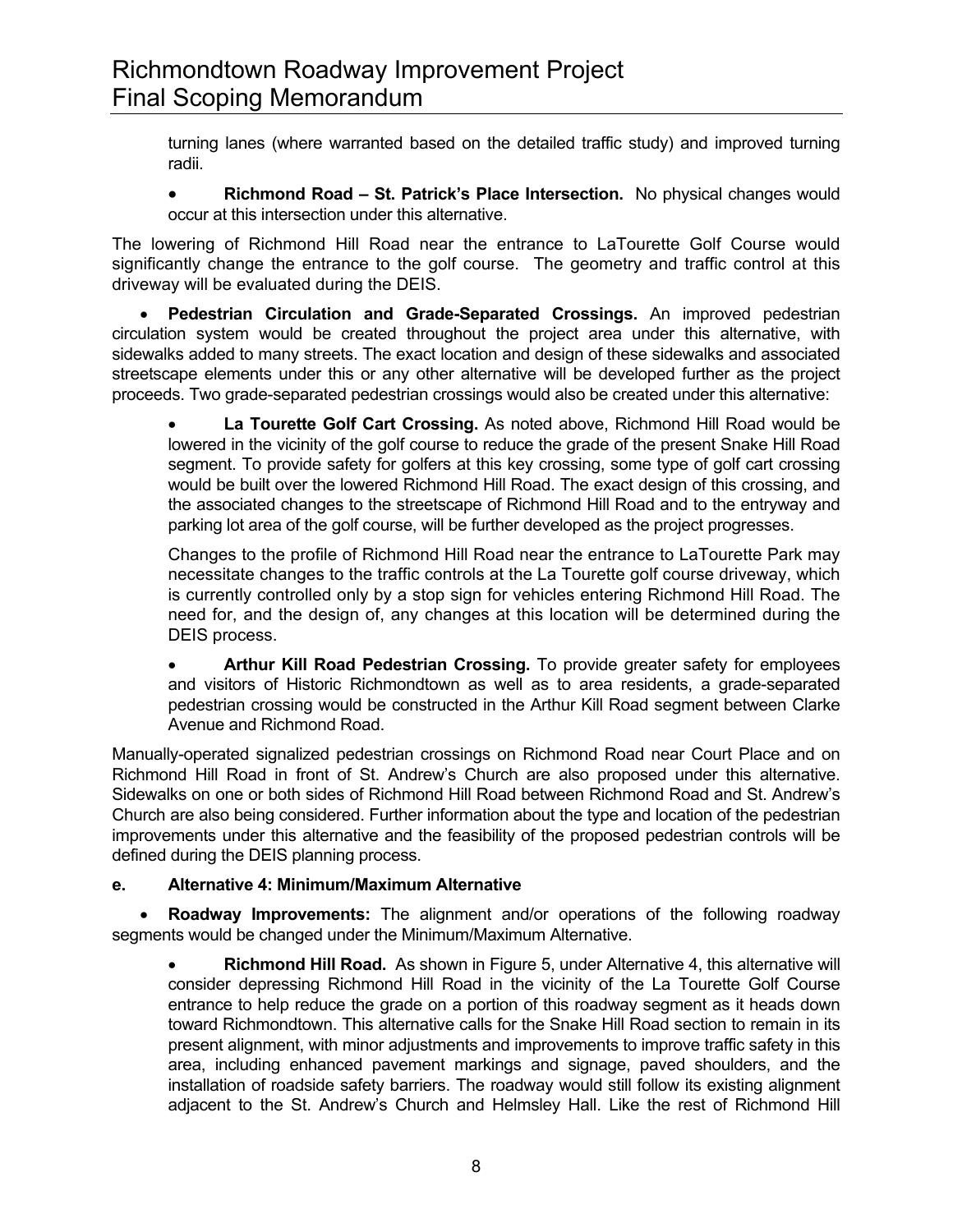Road, this segment would continue to have one lane in each direction. The exact width of these lanes, and of the shoulders on both sides of the roadway, will be determined during the DEIS planning process.

• **Arthur Kill Road.** Arthur Kill Road presently ends at the three-way "T" intersection with Richmond Road and Richmond Hill Road. No changes in its alignment would occur under Alternative 4.

• **Richmond Road.** Richmond Road presently ends at the three-way "T" intersection with Arthur Kill Road and Richmond Hill Road. Under Alternative 4, no changes in the alignment of this roadway would occur.

• **Clarke Avenue Approach to Arthur Kill Road.** Under Alternative 4, the alignment of Clarke Avenue from Arthur Kill Road to just west of St. Patrick's Place would remain unchanged.

• **St. Patrick's Place.** No physical changes are planned to St. Patrick's Place under this alternative. However, this and all other alternatives will include reductions in the mapped width of St. Patrick's Place between Clarke Avenue and Richmond Road to more closely match its present pavement and sidewalk width.

The lowering of Richmond Hill Road near the entrance to LaTourette Golf Course would significantly change the entrance to the golf course. The geometry and traffic control at this driveway will be evaluated during the DEIS.

• **Intersection Improvements.** The design and/or operation of the following intersections would be changed under this alternative:

• **Arthur Kill Road - Richmond Road - Richmond Hill Road Intersection.** All three intersection approaches would be widened only as needed to allow for full through and turning lanes and improve turning radii. Turning lanes will be installed where warranted, based on the detailed traffic study, and to the extent practicable given physical constraints (*e.g.* the Town Bridge).

• **Clarke Avenue – Arthur Kill Road Intersection.** The geometry of this intersection under this alternative would be revised to create an improved, more traditional right-angle "T" intersection, and to shift the Clarke Avenue approach slightly south to create more space between the street and the parking lot at the intersection's northeast corner. All three intersection approaches would be widened only as needed to allow for full through and turning lanes (where warranted based on the detailed traffic study) and improved turning radii.

• **Richmond Road – St. Patrick's Place Intersection.** No physical changes would occur at this intersection under this alternative.

• **Pedestrian Circulation and Grade-Separated Crossings.** An improved pedestrian circulation system would be created throughout the project area under this alternative, with sidewalks added to many streets. The exact location and design of these sidewalks and associated streetscape elements under this or any other alternative will be developed further as the project proceeds. Two grade-separated pedestrian crossings would also be created under this alternative:

• **La Tourette Golf Cart Crossing.** As noted above, Richmond Hill Road would be lowered in the vicinity of the golf course to reduce the grade of the present Snake Hill Road segment. To provide safety for golfers at this key crossing, a golf cart crossing would be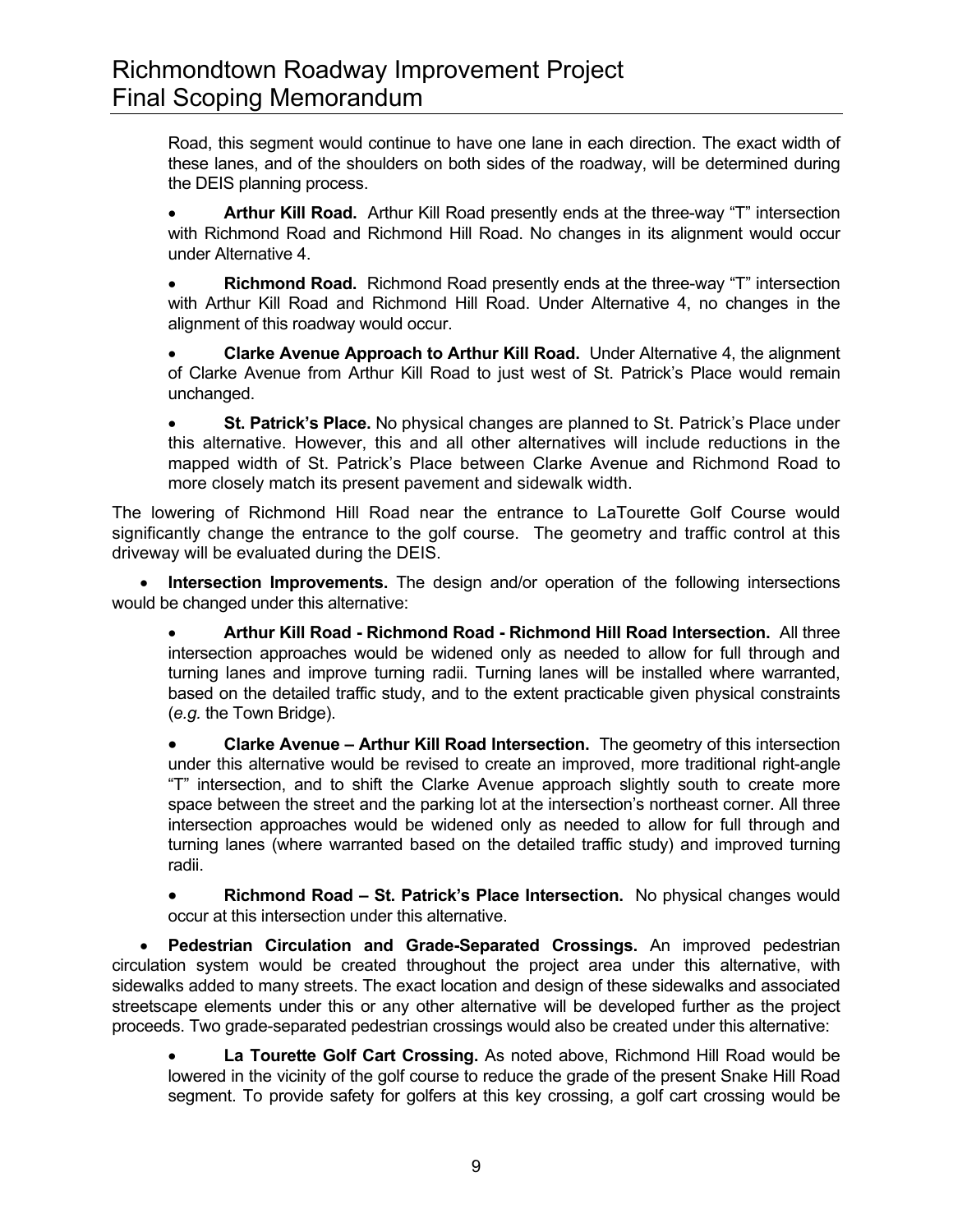built over the lowered Richmond Hill Road. The exact design of this crossing, and the associated changes to the streetscape of Richmond Hill Road and to the entryway and parking lot area of the golf course, will be further developed as the project progresses.

Changes to the profile of Richmond Hill Road near the entrance to LaTourette Park may necessitate changes to the traffic controls at the La Tourette golf course driveway, which is currently controlled only by a stop sign for vehicles entering Richmond Hill Road. The need for, and the design of, any changes at this location will be determined during the DEIS process.

• **Arthur Kill Road Pedestrian Crossing.** To provide greater safety for employees and visitors of Historic Richmondtown as well as to area residents, a grade-separated pedestrian crossing would be constructed in the Arthur Kill Road segment between Clarke Avenue and Richmond Road.

Manually-operated signalized pedestrian crossings on Richmond Road near Court Place and on Richmond Hill Road in front of St. Andrew's Church are also proposed under this alternative. Sidewalks on one or both sides of Richmond Hill Road between Richmond Road and St. Andrew's Church are also being considered. Further information about the type and location of the pedestrian improvements under this alternative and the feasibility of the proposed pedestrian controls will be defined during the DEIS planning process.

## **3. Public Actions Required**

The following actions would be required under most of the proposed alternatives outlined above to construct the proposed road alignments and to eliminate public vehicular use of targeted road segments:

- The project would entail the transfer of property between the New York City Department of Parks & Recreation (NYCDPR) and NYCDOT. The Roundabout alternative may also involve the transfer of property between the New York City Department of Environmental Protection (NYCDEP) and NYCDOT, as NYCDEP has various Bluebelt properties north of the St. Patrick's Place/Richmond Road intersection that these alternatives may extend through.
- Although the total amount of mapped parkland would likely increase under each of the four alternatives, approval by the New York State legislature still will be required for the divestiture of parkland. Details on these mapped parkland changes will be provided in the DEIS.
- The City Map would be changed to reflect the mapping of some new street rights of way (ROW), including maintenance easements adjacent to proposed bridge structures, while much of the existing ROW in the area would be demapped.
- The Official Drainage Plan of the City of New York would require modification due to the City Map change.
- City Planning Commission approval is required for most actions taken within the NA-1 Special Area Natural District. If the approval of more than one city agency is needed, a joint determination of whether the project meets the goals and purposes of the Special Natural Area District is required.
- The Special South Richmond Development Area (SRD) zoning applies to the portion of the project site south of Clarke Avenue. These regulations focus on controls over topographic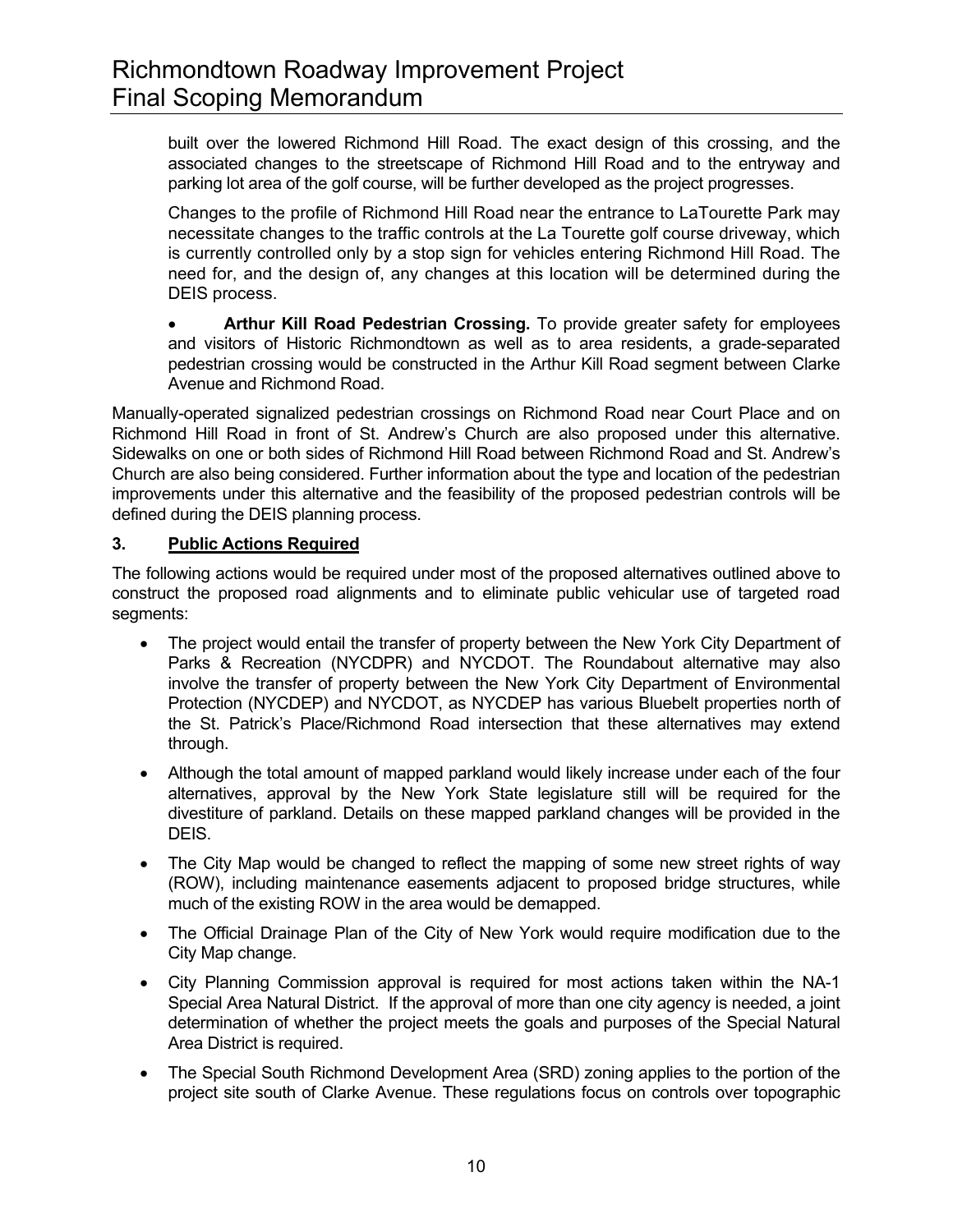modification, tree preservation and planting, as well as special landscape and buffer provisions. Special permits may be issued for modifications in the district under limited conditions, but in all cases the intent is to preserve and protect the natural features of the areas.

- An Art Commission review and approval is required for changes in City-owned properties that are related to art, architecture, landscape architecture and street furniture. Review of the streetscape and surrounding landscaping would therefore be required.
- Up to four existing City-owned single-family homes along the south side of Clarke Avenue would be removed under Alternative 1 (Roundabout) to accommodate the realiagnment of Clarke Avenue.
- Prior to construction, approval from the New York State Department of Environmental Conservation (NYSDEC) would be required for any construction within the mapped wetland areas along Richmond Creek. These approvals would definitely be required for the Roundabout alternative but may not be required under the other alternatives.

## **C. DEIS SECTIONS AND TECHNICAL STUDIES**

The sections and technical studies to be included in the DEIS are described below. Where it has been determined that technical analyses are not required, a rationale for these decisions is provided, consistent with the CEQR Technical Manual (October 2001) procedures. The following full technical analyses are to be included in the DEIS for each of the project alternatives, including the No Build Alternative:

- Land Use and Zoning Impacts
- Socioeconomic Conditions
- Community Facilities and Services
- Open Space and Recreational Facilities
- Shadows
- Historic and Archaeological Resources
- Urban Design/Visual Character
- Neighborhood Character
- Natural Resources
- Hazardous Materials
- Coastal Zone Policy Analysis
- Infrastructure
- Solid Waste and Sanitary Services
- Energy
- Traffic and Transportation
- Air Quality
- Noise
- **Construction Period Impacts**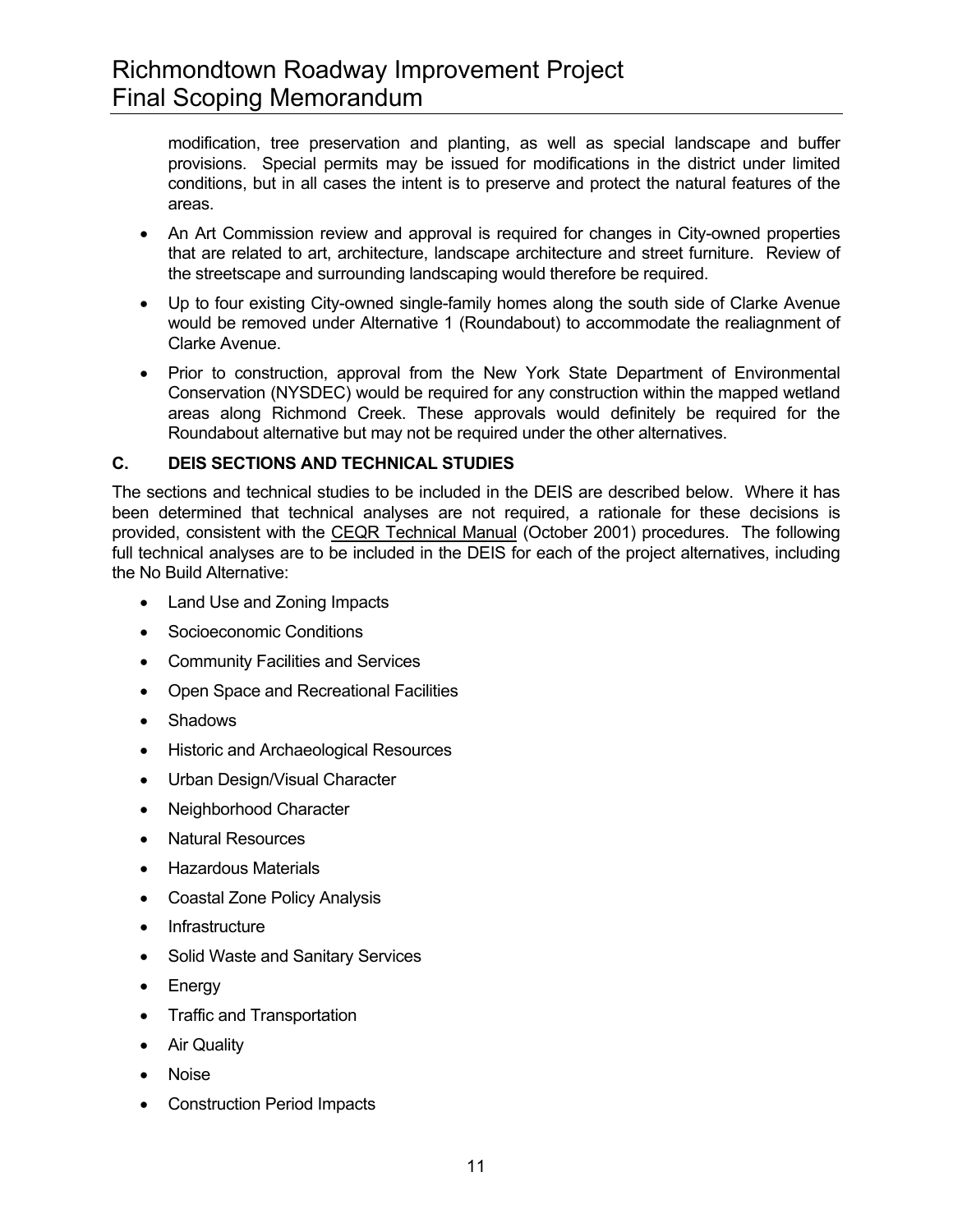- Public Health
- Alternatives
- Mitigation Measures
- Growth-Inducing Aspects of Proposed Action
- Irreversible and Irretrievable Commitment of Resources

The following is a brief review of the contents of the DEIS and the types of analyses to be performed in its preparation.

# **1. Executive Summary**

The Executive Summary will briefly describe the proposed action, predicted significant environmental impacts and associated mitigation measures, analyzed alternatives to the proposed action, and the required public approvals and permits necessary for the project to proceed.

## **2. Proposed Action**

This section will present the project's background, purpose, public needs and benefits, and the approvals required. The role of the CEQR and ULURP processes in the public's consideration of the project alternatives will also be described. Text, tables and graphics will be presented to provide a thorough understanding of the proposed roadway improvements, with sufficient detail to allow the reviewer to understand the DEIS's assessment of the project's potential impacts.

#### **3. Land Use & Zoning Impacts**

## **a. Land Use and Zoning**

 This section would analyze the effects of the proposed action on surrounding residential areas, Historic Richmondtown, religious, public park and other uses. Existing zoning in the area will be presented, with any recent or proposed zoning changes highlighted. Potential impacts of the introduction of new roads and of the closure of some existing road segments to vehicular traffic on land uses in the study area and in surrounding areas will be discussed. The potential impacts upon real estate values within the study area will also be evaluated.

# **b. Public Policy**

 The New York City Landmarks Law protects fourteen of the structures and a cemetery within the Richmondtown Restoration, as well as St. Patrick's Roman Catholic Church and the Church of St. Andrew's, two other study area structures which are adjacent to but not within the Richmondtown Restoration. Potential construction impacts to historic structures are discussed under the Historic/Archeological Resources Section. Each of the Build Alternatives would likely involve construction in direct proximity to a number of City landmarks. The potential impact of the proposed project on these buildings will be assessed in consultation with the New York City Landmarks Preservation Commission (NYCLPC).

# **4. Socioeconomic Conditions**

As the proposed traffic improvement project is not expected to have any impact on socioeconomic conditions as defined in Section 3B of the CEQR Technical Manual, no analyses will be included in the DEIS.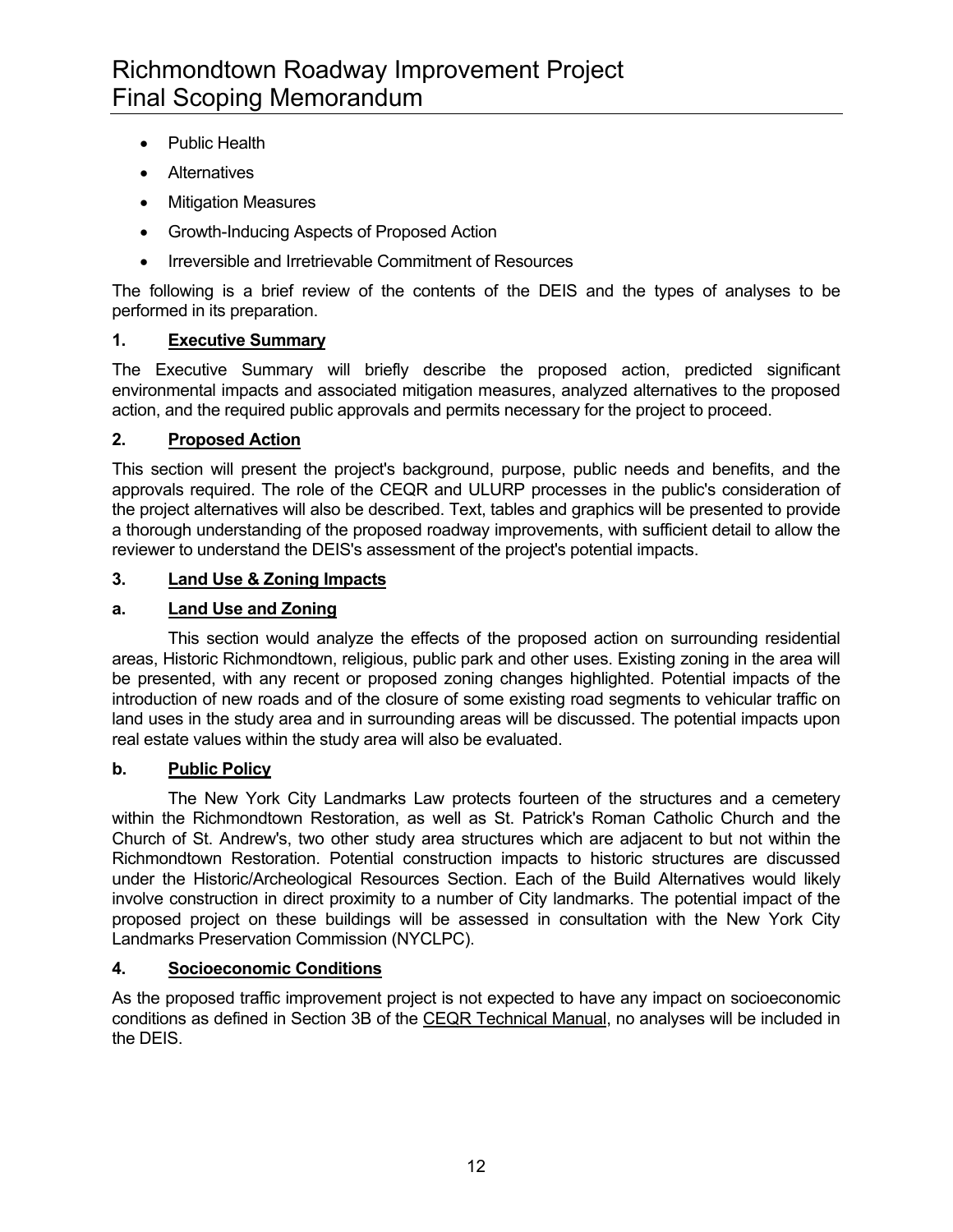# **5. Community Facilities and Services**

As the proposed traffic improvement project is not expected to have any impact on community facilities and services as defined in Section 3C of the CEQR Technical Manual, no analyses will be included in the DEIS. The only exception to this will be an assessment of the impact of roadway improvements on response times for emergency services and school bus routes, both of which will be included in the Traffic and Transportation section of the DEIS.

# **6. Open Space and Recreational Facilities**

This section will assess whether the proposed action would have any direct or indirect impacts on La Tourette Park and other open spaces in the area. As with community facilities, the proposed action is not expected to impact the demand for such facilities. However, the project will result in changes in the mapping of parkland in the study area. This section will therefore identify all locations where public parkland is created or removed by the mapping of the new roadway system, and the resulting overall net change in parkland. Potential impacts on the usefulness or accessibility of existing park areas (e.g., changes to the vehicular entrance to the golf course) or any new park or recreational areas created by the proposed action will also be identified. No quantitative open space analyses as defined in Section 3D of the CEQR Technical Manual will be completed.

# **7. Shadows**

The proposed action would not result in the creation of any structures 50' tall or higher, and no shadow studies are therefore projected to be required. The potential effects of roadway-related shadows on wetland areas along Richmond Creek will be covered in the assessment on aquatic ecology.

# **8. Historic and Archaeological Resources**

The Richmondtown Restoration was established in 1956 as a cooperative venture of the Staten Island Historical Society and the New York City Department of Cultural Affairs. It has evolved from a single salvaged historic structure, the Voorlezer House, to a 100-acre complex with 24 historic structures and various program and maintenance buildings. The village's history is interpreted through exhibits in its museum, as well as through costumed interpreters in period buildings and live demonstrations. NYCDPR owns the property that comprises the Richmondtown Restoration.

Within the Restoration, fourteen of the structures and a cemetery have been designated as New York City Landmarks. The Voorlezer House is a City Landmark and is also listed on the National Historic Register. Two other study area structures which are adjacent to, but not within, the Richmondtown Restoration area have been designated as City Landmarks: St. Patrick's Roman Catholic Church (1862) and St. Andrew's Episcopal Church (1872). Other New York City Landmarks in the vicinity include the Crimson Beech-Cass House at 48 Manor Court, the David LaTourette House within LaTourette Park (both the Beech-Cass and La Tourette Houses are also listed on the National Register), the Gustave Mayor House at 2475 Richmond Road and the Staten Island Lighthouse on Edinboro Road.

The following work tasks will be completed in this area:

- A brief history of the Richmondtown area will be provided to serve as a context for understanding the resources and assessing potential impacts.
- The study areas where the proposed actions may potentially affect historic resources will be identified by block and lot, and located on a Sanborn or equivalent map. For architectural resources, the study area will include the area within a 400' radius of the project area.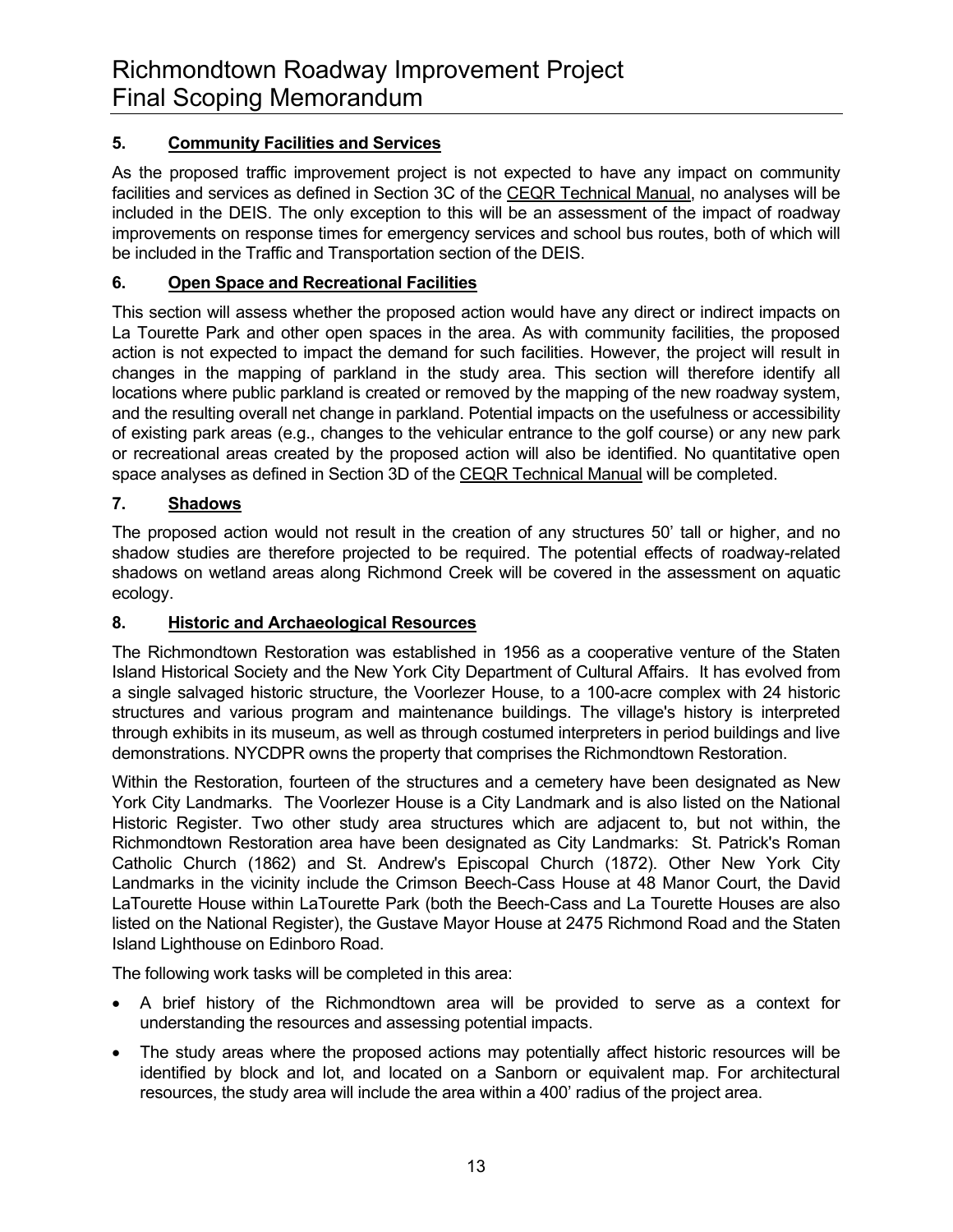- Designated architectural resources within the study area will be identified and described in text and photos. Any resources that are potentially eligible for LPC designation and listed on the State/National Registers (S/NR) will be identified and described.
- Future conditions in the absence of the proposed project, including the likely effect of other planned projects on the historic architectural resources of the study area, will be described according to the CEQR Technical Manual, Chapter 2, "Future Without the Proposed Action (No Action Condition): Baseline Condition(s) for Impact Analysis," Section C.400, page 2-6.
- The potential impacts of the proposed action on LPC and S/NR listed and eligible historic architectural resources will be assessed according to the CEQR Technical Manual, Chapter 3, Section F.420, page 3F-14.
- Mitigation proposals, including construction protection plans, will be discussed according to the CEQR Technical Manual, Chapter 3, Section F.520, page 3F-17, and Chapter 1, Section B.241.5, page 1-10.

The proposed project would occur in the midst of an historic and archaeologically important setting. The project team will work closely with NYCLPC to confirm important resources in the areas potentially disturbed or otherwise impacted by the proposed action. Stage 1A archaeological studies performed as part of the previous CEQR process (in 1995) will be reviewed and updated as needed, along with NYCLPC's An Archaeological Planning Model of Richmondtown Restoration, Staten Island, New York (March 1989), which identified areas of archaeological sensitivity within the Restoration. Only limited additional sub-surface studies in the project area are envisioned at this time.

A detailed analysis of potential impacts on sensitive areas will be carried out by a qualified archeologist and presented in the DEIS. In consultation with the staff of NYCLPC and the Richmondtown Restoration, the potential for impacts on these resources will be established and mitigation plans (e.g., subsurface testing and documentation and recovery of any found artifacts) will be developed as needed.

Extensive coordination with NYCLPC, Historic Richmondtown, St. Andrew's Church, St. Patrick's Church, local civic organizations, and others will be necessary to refine the project, including such elements as lighting, street furniture, paving treatments, landscaping, etc. The results of these efforts will be reflected in this section of the DEIS.

# **9. Urban Design/Visual Character**

The urban design of an area is defined by its physical character – its buildings, streetscapes, arrangement and design of streets, etc. An area's visual resources are its important view corridors or vistas and natural or built features. Under Section 3G of the CEQR Technical Manual, a proposed project has the potential for significant urban design or visual impacts if it would introduce buildings or structures of substantially different height, bulk, size, use or arrangement than those in the surrounding area, or would change block form, demap an active street, or make major changes in pedestrian or other streetscape elements. The proposed project would result in major changes in the local street system, and thereby has the potential to substantially change aspects of the area's urban design and visual character.

This section will define the existing design and visual character through text and graphic display. In key areas, photomontage methods will be used to simulate views from key locations in the area under existing and proposed conditions. Areas where potentially significant changes would occur will be identified, along with measures to mitigate the effect of those changes. Alternatives to those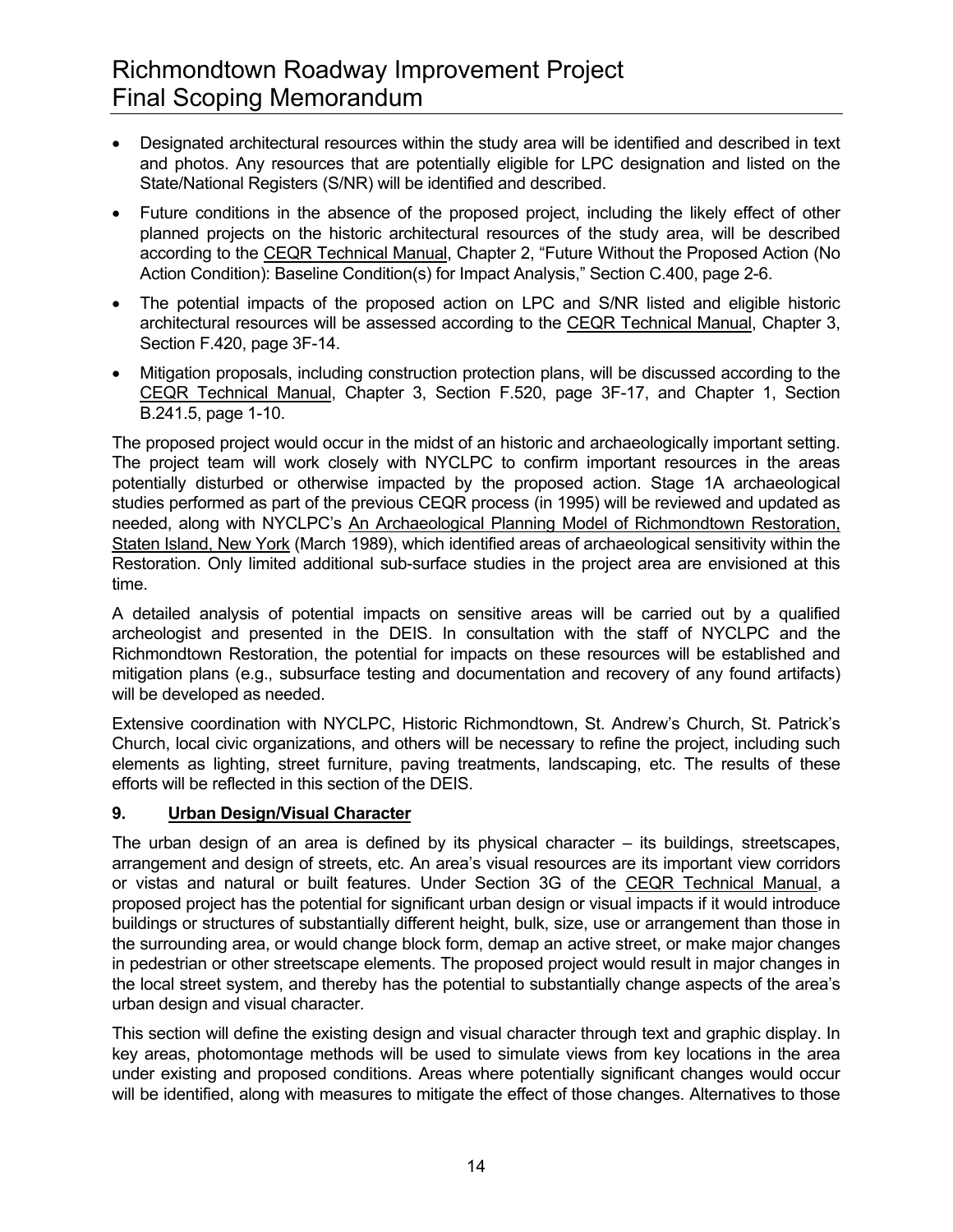aspects of the proposed design that might reduce the project's effects on urban design or visual character will also be assessed.

### **10. Neighborhood Character**

Neighborhood character, under CEQR procedures, is essentially defined by the results of numerous other DEIS sections which present existing local conditions that can define an area's character – traffic patterns and volumes, noise and air quality, land uses, building scale and massing, historic properties, open space and visual resources. Under Section 3H of the CEQR Technical Manual, the proposed project could potentially result in changes in a number of these character-defining factors, including potential impacts in the areas of traffic, noise, and historic and visual resources. This section will define the existing character of the area based on these parameters, and assess the extent to which the proposed project would alter that character by changes in local conditions. The major elements likely to be of specific importance for this project are the introduction of roadways into the areas between Richmond Creek and La Tourette Golf Course, major changes in the overall St. Andrew's Church "campus," the elimination of roadway segments within Richmondtown, the re-alignment of Clarke Avenue and associated streetscape improvements along that road and along Arthur Kill Road, and numerous other public area changes likely to be included as part of this project.

## **11. Natural Resources**

The project site is within a Special Natural Area District, as established under the New York City Zoning Resolution Article X Special Purpose District. Chapter 5. The Special Natural Area District 1 was established to preserve and protect existing natural features including geologic features, the steep hillsides, existing natural topography, topsoil, ponds, streams, wetlands, and plant and animal habitats. In addition, the City is implementing a major stream protection program along portions of Richmond Creek to improve water quality. This Bluebelt Program combined the purchase of undeveloped land along both sides of the creek and the implementation of an extensive sewer main installation program within the study area.

The project area includes a number of important natural resources, including Richmond Creek and its adjacent mapped wetland areas, the tidal wetland areas further to the west, and extensive wooded areas. These conditions are supported by the area's inclusion within a Special Natural Area District -- a designation within the City's Zoning Resolution intended to protect the natural characteristics of areas considered to have unique natural features. A number of ecological studies were completed in connection with the original CEQR process in the 1990s, including both wetland and upland surveys, along with assessments of the potential impacts of the proposed "Loop" roadway plans. These studies were completed over 10 years ago and need to be updated. More recently, NYCDEP completed extensive ecological studies in the project area in connection with the Bluebelt Stormwater Drainage project. Information from those studies will be reviewed for applicability and relevance.

The following tasks will be completed, consistent with the procedures outlined in the CEQR Technical Manual:

- Update the previously completed aquatic and terrestrial ecology surveys performed in the study area, including field surveys and literature review as needed.
- Establish the changes planned in the Richmond Creek area by NYCDEP, including all stormwater management "best practices measures" (BPM) to be taken and the ability of the planned drainage system to handle runoff from the new roadway segments. NYCDEP's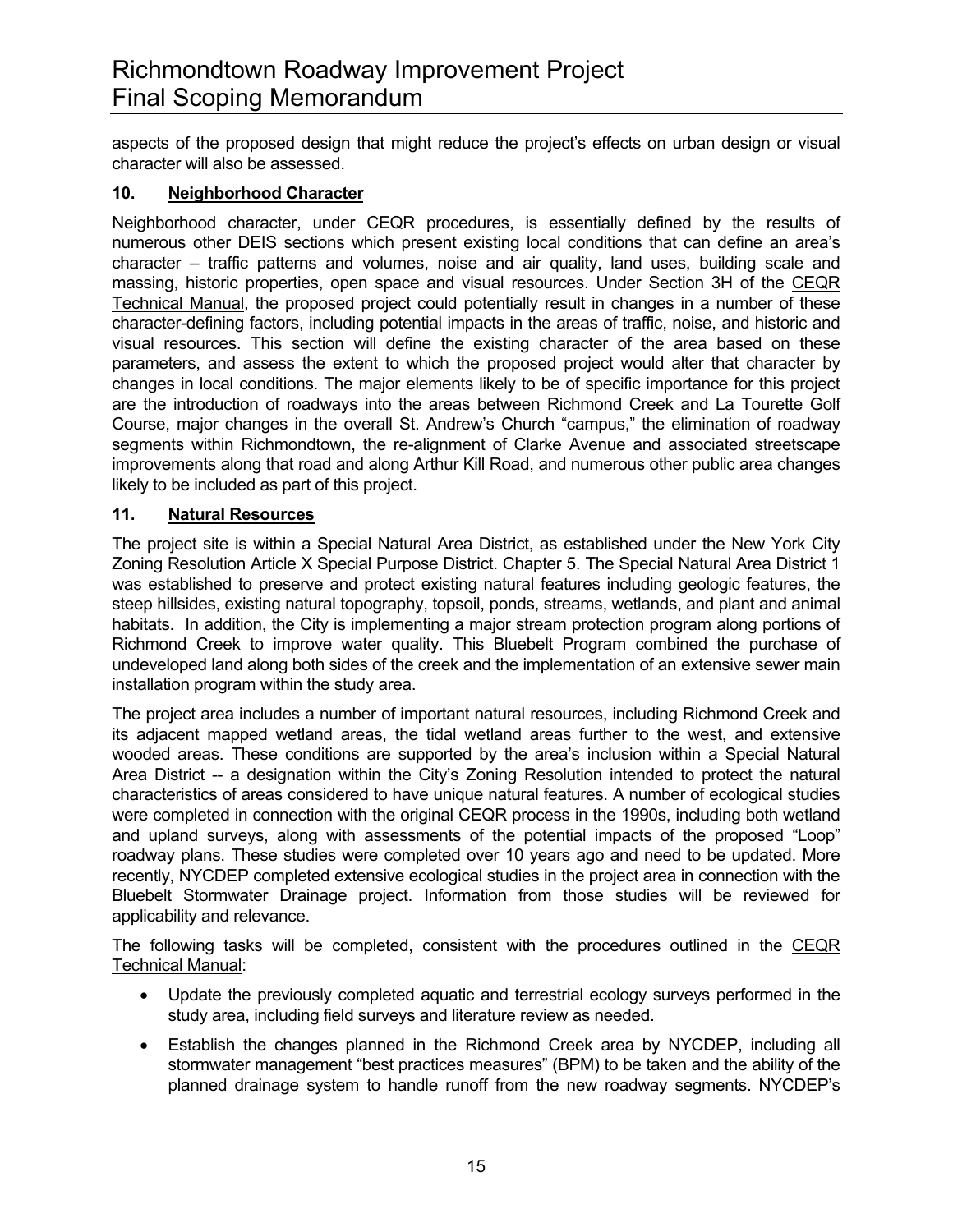planned BPM may be sufficient to handle roadway runoff, or additional measures may be needed, possibly in other areas along Richmond Creek.

- Assess the natural areas and habitats to be directly impacted by construction of each project alternative, both temporary and long-term impacts, and identify measures to mitigate such impacts.
- Determine the extent to which mapped wetland areas would be impacted by construction activities or would be replaced by paved or landscaped areas under various project alternatives.
- Identify the approximate number and type of trees (greater than 4" diameter at 4.5' above the ground) to be removed due to construction of the proposed project alternatives, and the proposed replanting efforts to mitigate this loss.
- Identify any opportunities to create new natural areas or features.
- Calculate the volume of stormwater runoff from proposed roadways and surrounding permeable landscaped areas using New York State DEC approved models, and use the Toler Predictive Method to estimate potential contamination from pavement deicing chemicals and their impact on surface and groundwater. The central focus of this analysis will be the potential impacts on Mill Pond, Richmond Creek and its surrounding wetlands, and the methods to be used to limit the impacts of stormwater flows and related roadway chemicals on those areas. The selection of modeling procedures will be refined and/or expanded in consultation with New York City DEP, which is performing similar studies in connection with its Richmond Creek watershed program. Should impacts be identified, a set of Best Management Practices (BMP's) to improve the quality of runoff before release to the stream will be developed in consultation with NYCDEP. System type(s) and their maintenance requirements will also be addressed. A conceptual erosion and sedimentation control plan to minimize construction impacts will be developed.

These studies will be coordinated with both NYCDEP and NYSDEC as needed to ensure the adequacy of the studies being proposed.

# **12. Hazardous Materials**

Under Section 3J of the CEQR Technical Manual, the proposed project is not projected to result in significant impacts related to hazardous materials, as no elevated levels of such materials exist on site, the project would not increase pathways to exposure to such materials, and the project would not introduce processes or activities that might result in human exposure to such materials. This last issue (human exposure) will be confirmed by a Phase 1 Environmental Audit to be completed for those areas to be physically disturbed by the proposed project alternatives. This study would be completed in accordance with the American Society for the Testing of Materials (ASTM) protocol for Phase I Report (ASTM E-1527 Section 6) and provided to NYCDEP for review.

# **13. Coastal Zone Policy Analysis**

The proposed project site is located within the City's Coastal Zone, as defined in the New York City Local Waterfront Revitalization Program (WRP). This section will demonstrate the extent to which the proposed project would be consistent with New York City's 12 coastal zone policies and New York State's 44 policies that are relevant to this project.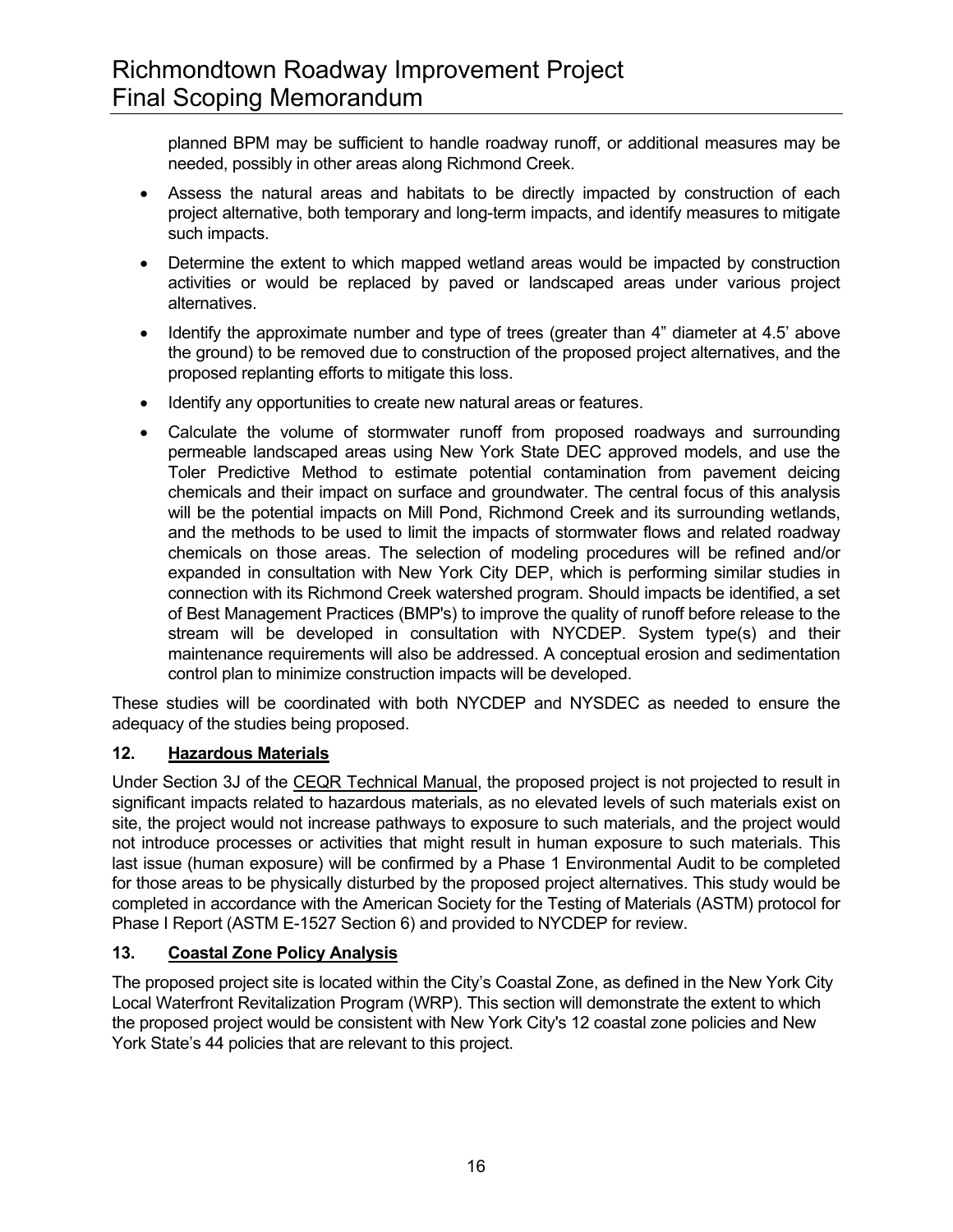# **14. Infrastructure**

Under Section 3L of the CEQR Technical Manual, a proposed project has the potential for significant impacts on key infrastructure systems if it would generate an exceptionally large demand for water or sanitary sewage services, is located in areas at the ends of the City's water distribution system, or would result in any industrial effluent or stormwater runoff potentially requiring pretreatment.

The construction of extensive new roadway surfaces associated with the proposed realignment of Richmond Hill, Richmond and Arthur Kill Roads and the proposed roundabout will generate stormwater runoff. NYCDEP's Richmond Creek Drainage Plan, a key element of the Bluebelt drainage system in Staten Island, is proposing a broad range of stormwater management systems within and near Richmondtown, which would likely handle much of the stormwater from the proposed roadways. Some runoff could also be handled by other types of roadside systems to be developed as the roadway's design progressed. This section will present all existing infrastructure in the area – water, sanitary and stormwater sewage, private utilities – and the extent to which the proposed project would impact these systems. This includes the potential need to relocate or otherwise impact utility lines (e.g., the sanitary sewage force main under Richmond Road) and the ability of the existing systems (particularly the stormwater system) to handle the additional loads placed on them by the proposed project and its alternatives.

#### **15. Solid Waste and Sanitary Services**

Under Section 3M of the CEQR Technical Manual, the proposed project would not result in significant impacts on solid waste facilities or sanitary services. No analyses are projected to be included in this section of the DEIS.

#### **16. Energy**

Under Section 3N of the CEQR Technical Manual, the proposed project would not result in significant energy impacts, as defined in that section. The extent to which the proposed project would reduce traffic delays and stoppages, and the resultant effect on vehicles' energy use, will be briefly addressed.

#### **17. Traffic and Transportation**

Issues in this section include potential impacts on traffic operations, parking conditions, pedestrian flows and transit operations. The proposed project is intended to substantially improve traffic operations and safety and provide a safer pedestrian network. The realignment of Richmond Road may also impact NYCT buses that travel through Richmondtown. Access to various off-street parking areas, including St. Andrew's and St. Patrick's Churches and the Richmondtown Restoration, may also be affected.

This section will establish the existing traffic, pedestrian, parking and transit networks in the area. The traffic study area (see Figure 7) will include the following key intersections:

- Arthur Kill Road at Clarke Avenue,
- Arthur Kill Road at Richmond Road,
- Richmond Road at St. Patrick's Place,
- Clarke Avenue at St. Patrick's Place, and
- The proposed roundabout (Under Roundabout Alternative).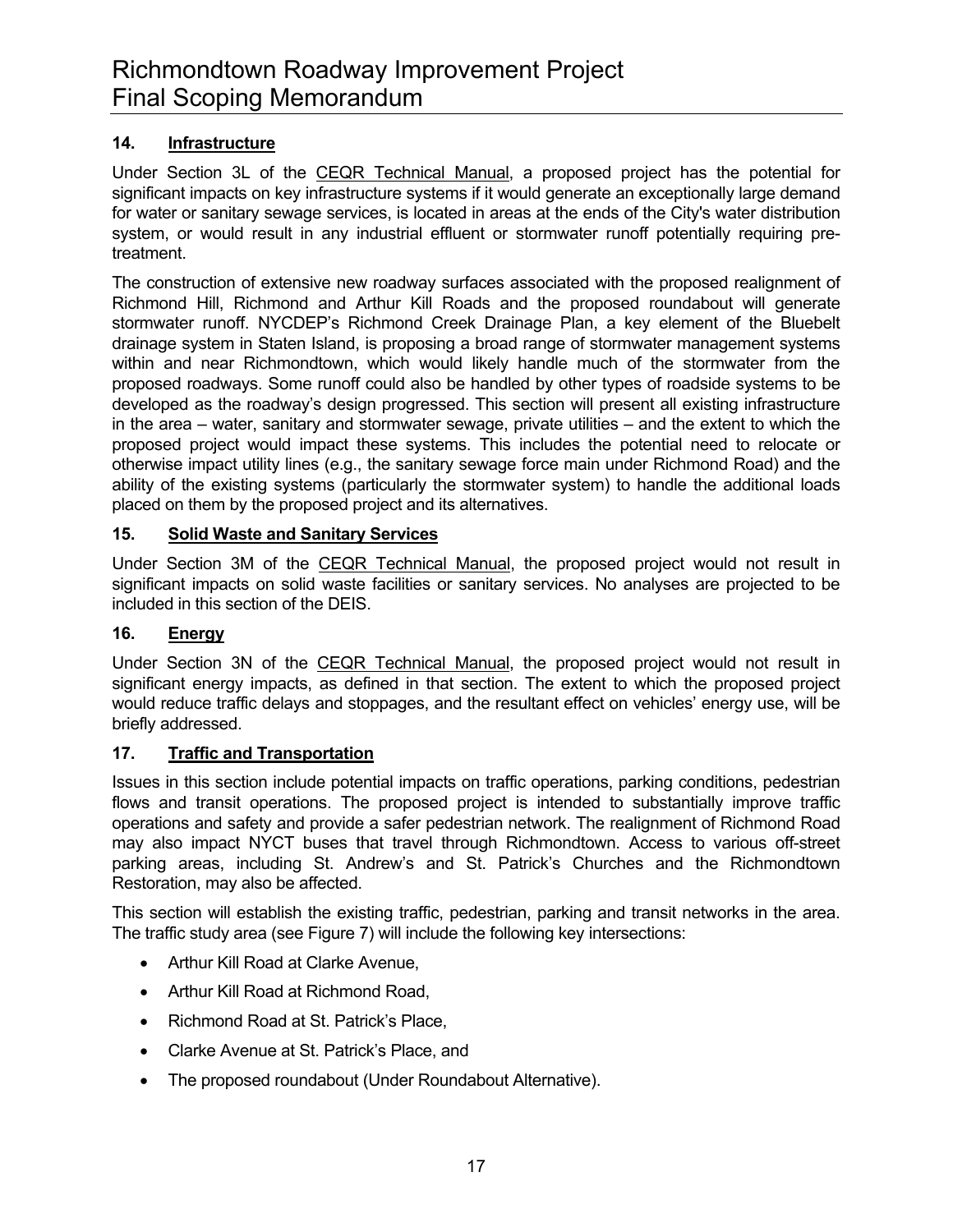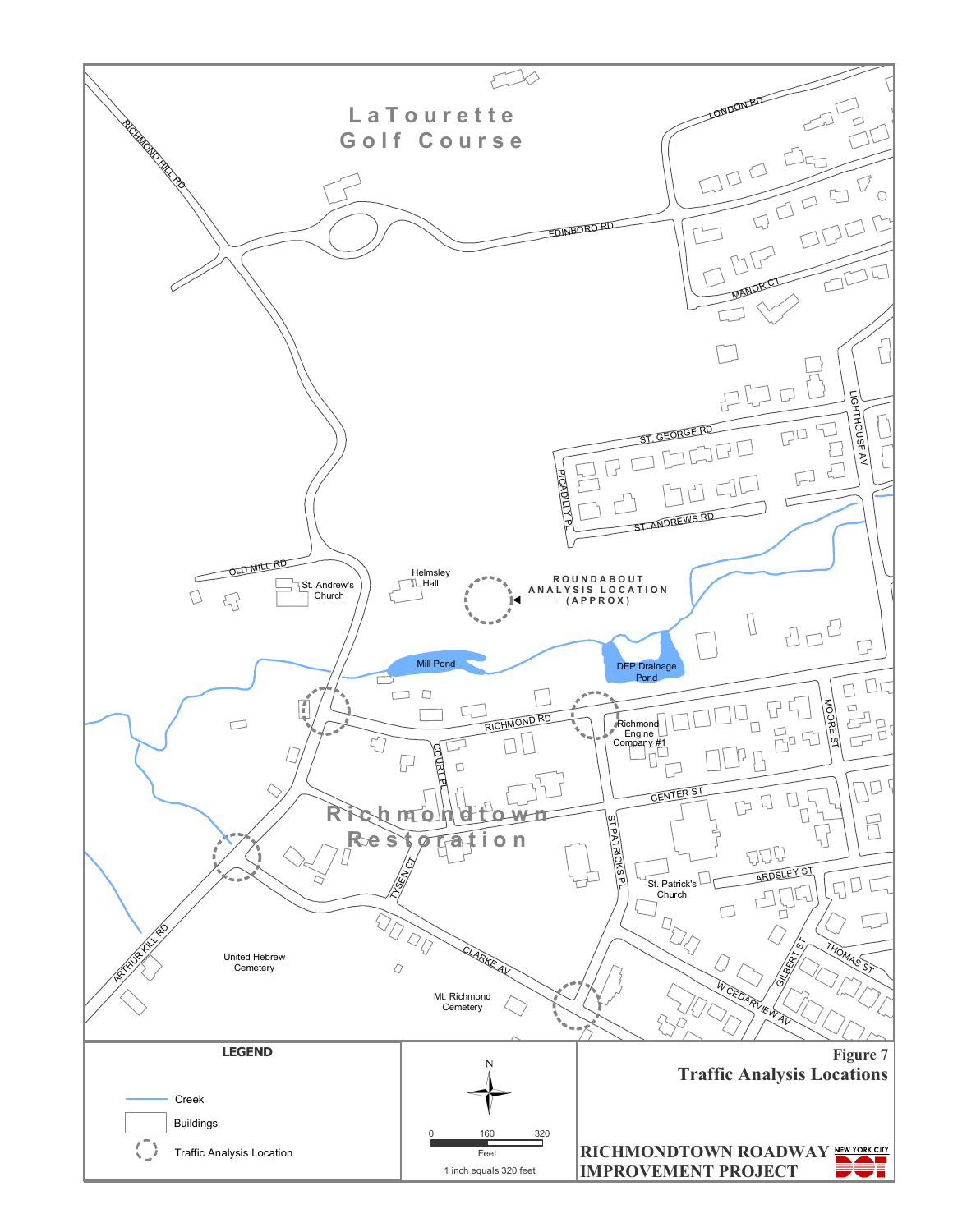Additional analysis locations will be added where warranted under CEQR guidelines if initial traffic studies indicate the potential for significant traffic impacts under any of the proposed project alternatives. Updated traffic data will be collected for the study area, using a combination of manual counts at each intersection and ATR machine counts on Richmond Road and Arthur Kill Road.

Traffic volumes, classifications and speeds, along with information about existing roadway geometry and on- and off-street parking will be updated in the field for all required locations using procedures consistent with Section 3O of the CEQR Technical Manual. Similar information will be obtained for the existing pedestrian network and transit operations (including school buses), consistent with Section 3P of the Manual. Level of Service (LOS) analysis will then be performed for AM and PM periods on weekdays using the Highway Capacity Software (HCS) version approved by NYCDOT at that time. These analyses will be performed for Existing (2004) conditions, Future No Build and Build conditions for each of the project alternatives. Areas with potential significant impacts as per Section 3O of the CEQR Technical Manual will be identified and measures to mitigate those impacts proposed and their effectiveness assessed.

A separate methodology will be developed for the roundabout, consistent with (a) NYSDOT's Roundabout Interim Requirements and Guidance (June 2000), (b) RODEL Interactive Roundabout Design Software (September 2002) as revised for use in New York State, and (c) applicable FHWA guidelines. Roundabout analysis procedures will be fully confirmed with NYCDOT prior to their application.

# **18. Air Quality**

Under Section 3Q of the CEQR Technical Manual, the only potential for significant air quality impacts involve generating a substantial number of vehicular trips in a new area due to the realignment of Arthur Kill, Richmond Hill and Richmond Roads. A microscale mobile source air quality dispersion analyses will be completed to assess the potential for exceedances of air quality standards (CO and  $PM_{10}$  and  $PM_{2.5}$ ) in areas adjacent to the proposed new roadway segments, particularly near the proposed roundabout. These analyses will be carried out according to procedures presented in Section 3Q.321 of the CEQR Technical Manual, and NYCDEP's Interim Guidance for  $PM<sub>2.5</sub>$  Analysis. No stationary source analysis will be required. The air quality analysis protocol will be submitted to NYCDEP for review and approval.

# **19. Noise**

The proposed project, by realigning roadways, would divert traffic away from certain areas while introducing traffic to others. As this would involve "new or significant changes in roadway or street geometry..." as defined in Section 3R.332 of the CEQR Technical Manual, a detailed noise analysis will be performed, including the use of the TNM noise assessment model. These studies will include a noise monitoring program consistent with Section 3R.331 of the Technical Manual, focusing on areas next to roadways to be added or eliminated – e.g., along Richmond Road between St. Patrick's Place and Arthur Kill Road, and in the areas adjacent to the relocated Arthur Kill, Richmond and Richmond Hill Road segments, including the proposed roundabout. The sensitive locations closest to these new roadways – St. Andrew's Church, the Richmond Creek pond area, and the nearby Lighthouse Hill residential area, will be the primary focus of these studies. Where necessary, measures to mitigate traffic-related noise impacts will be identified and their effectiveness assessed using the TNM analysis. If potential significant noise impacts are predicted for peak hours, the potential for similar impacts in off-peak hours will also be analyzed. In addition, the potential for increased vibration, during construction or long-term, to impact sensitive historic structures in the area will be assessed for each of the proposed alternatives.